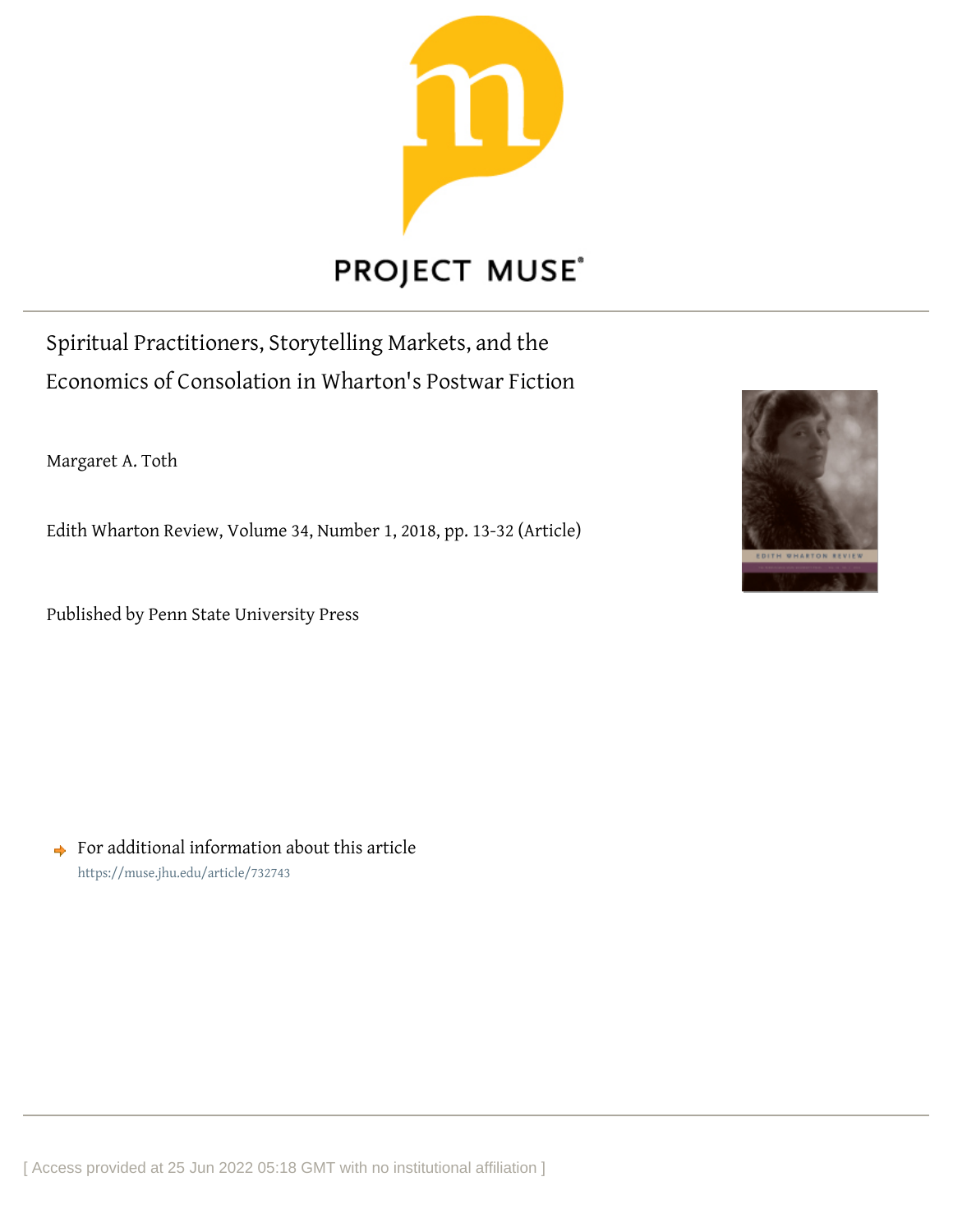# Spiritual Practitioners, Storytelling Markets, and the Economics of Consolation in Wharton's Postwar Fiction

Margaret A. Toth, Manhattan College

# Abstract

*In this article, I look at how a particular type of fictional character that I refer to as a spiritual practitioner—a woman who presents herself as medium, clairvoyant, or spiritual guide and earns a living through that role—makes its way into Edith Wharton's postwar writing. In the first section of the article, I examine two works that suggest that issues of faith and power, both gendered and economic, are central to Wharton's postwar fiction:* A Son at the Front *and "The Looking Glass." Here I interrogate what I call the economics of consolation in these narratives, analyzing the arrangements—both emotional and financial—that spring up between Wharton's spiritual practitioners and the clients who seek comfort from them. In the second section, I show that Wharton is attuned to the dangers of occult economics, a claim I build through a reading of* Hudson River Bracketed*. Wharton uses the spiritual practitioner Grandma Scrimser to offer a meta-commentary on the spiritually bankrupt postwar publishing industry. Wharton parallels Grandma's career as an artist of sorts with that of Vance Weston, the more obvious author in the novel. As such, she invites us to read spiritual work as an allegory for modern authorship and readership.*

# Keywords

*spirituality, economics, the occult,* A Son at the Front, Hudson River Bracketed*, "The Looking Glass"*

Spiritualism and other alternative spiritual practices typically associated with the nineteenth century were not only intensely popular in the post-WWI era but also taken seriously as expressions of faith. As thinkers like Janet Oppenheim, Alex Owen, Pamela Thurschwell, and Tatiana Kontou, among others, have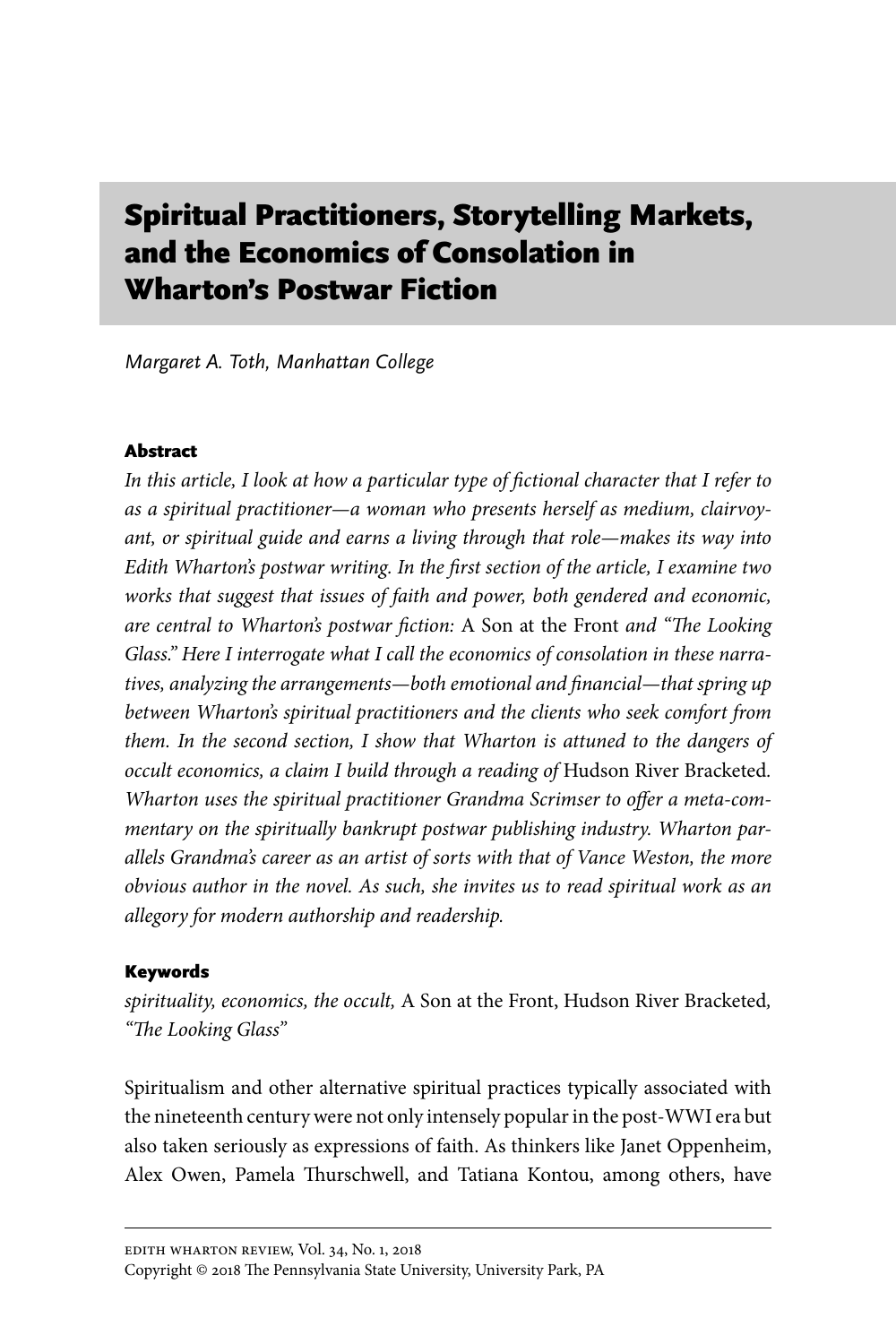shown, the turn into the twentieth century witnessed a rise in what can loosely be described as "occult" spiritual practices.<sup>1</sup> After the First World War, these movements took on new articulations as a physically and psychologically devastated population sought out new ways to cope with grief. For example, Spiritualism—the faith system organized around communicating with the dead through techniques like table turning, mediumship, and automatic writing reached its peak in the interwar period (Hazelgrove  $14$ ),<sup>2</sup> as "new converts" reacted to "the unprecedented horrors of World War" (Oppenheim 2). Grieving survivors looked for unconventional ways to mourn their lost loved ones, and stories of "spirit soldiers return[ing] home—writing, speaking, and sometimes even materializing through mediums"—were quite common (Kontou 6).

This moment of collective mourning dovetailed with academic inquiries into the occult and supernatural phenomena. For example, the Society for Psychical Research (or SPR), which sought scientific explanations for supernormal events, was founded in the late nineteenth century, but the organization's work thrived in the twentieth. And it is not coincidental that two of its most outspoken advocates, renowned physicist Sir Oliver Lodge and beloved detective fiction writer Sir Arthur Conan Doyle, had both lost sons to the war. Lodge's *Raymond; or, Life and Death* (1916)—which presents the physicist's scientific justification for supernormal phenomena and includes transcripts of sittings wherein he, his wife, and his living son, Alec, communicated with the dead son, Raymond—became a bestseller and was highly influential within the general population. Jay Winter explains that *Raymond* "shows the dead themselves attempting to reach the living in order both to help them cope with the pain of bereavement and to help establish the truth of the spiritualist message" (62). Spiritualism, among other alternative faiths, therefore offered what we might think of as a public service of consolation.

I demonstrate in this article that this historical moment, marked by spiritual seeking and experimentation, is recorded not only in the SPR's minutes, the many journals devoted to psychical inquiry and the occult published during and after the war, or specialized hybrid works like *Raymond* and Doyle's fictional defense of spiritualism, *The Land of Mist* (1926), but also on the pages of literary fiction from the 1920s and 1930s. Specifically, I look at how a particular type of postwar fictional character that I refer to as a *spiritual practitioner*—a woman who presents herself as medium, clairvoyant, or spiritual guide and earns a living through that role—makes its way into Edith Wharton's postwar writing. I begin by examining two works that suggest that issues of faith and power, both gendered and economic, are central to Wharton's fiction of the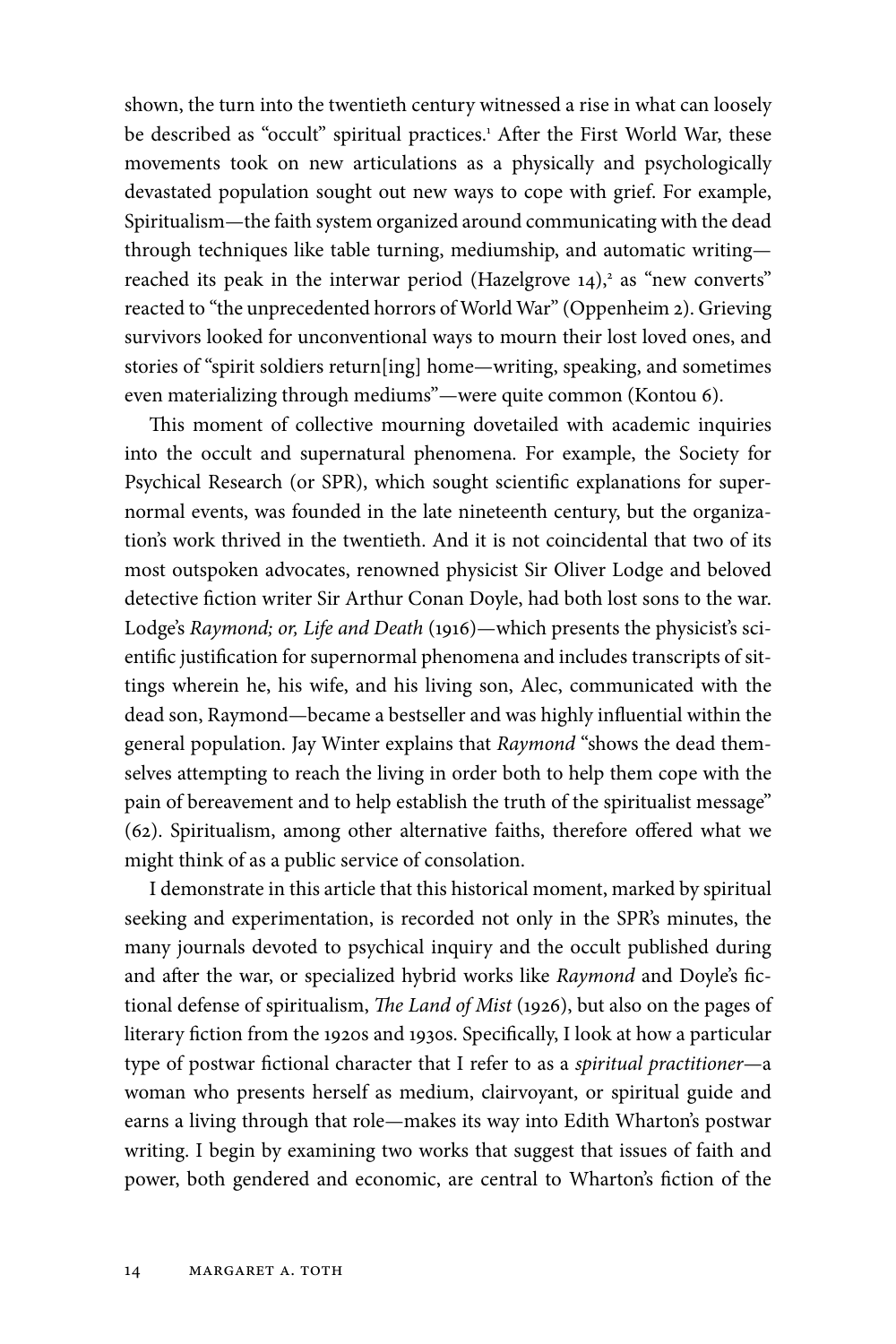period: *A Son at the Front* (1923) and "The Looking Glass" (1935). In the first section of the article, I interrogate what I call the *economics of consolation* in these narratives, analyzing the arrangements—both emotional and financial that spring up between Wharton's spiritual practitioners and the clients who seek comfort from them. Wharton's spiritual practitioners engage in acts of deception, at times even deliberately lying to their customers, and yet Wharton suggests that these transactions are fair and even moral. Indeed, as I will show, Wharton's fiction consistently maintains that belligerent and postwar societies give rise not only to new economic systems but also to new ethical ones.

At the same time, Wharton is attuned to the dangers of occult economics, a claim I build through a reading of *Hudson River Bracketed* (1929). As I argue in the second section of this article, Wharton uses the spiritual practitioner Grandma Scrimser to comment on the postwar publishing industry, which Wharton depicts as spiritually bankrupt because it is driven solely by economic concerns. Wharton overtly parallels Grandma's career as an artist of sorts—she is a public performer who occasionally publishes her thoughts in religious periodicals—with that of Vance Weston, the more obvious author in *Hudson River Bracketed*. In this way, Wharton invites us to read spiritual work—in other words, the storytelling her spiritual practitioners engage in—as an allegory for modern authorship and readership.

# The Economics of Consolation

Wharton was not alone in examining the economics of consolation in her late works. During and after the First World War, a wide range of women of letters—from experimental authors like H.D., Sylvia Townsend Warner, and Mary Butts, to more formally conservative ones like May Sinclair and Dorothy Richardson, or largely forgotten figures like the practicing occultist Dion Fortune—wrote about alternative spiritualities, and many of them explored how unorthodox faiths could generate new social and economic opportunities for women. These were live and contestable views in the period. Indeed, as early as 1916, one publication, *The Umpire*, "complained that mediums 'preyed' on the emotions of the war dead, a view that was regularly preached by the press and clergy throughout the duration of the Great War" (Hazelgrove 4). At the same time, others viewed mediums as offering genuine "therapeutic services for the bereaved. As Europeans grieved over the losses in the Great War, the impulse to maintain relationships with the dead was strong. Spiritualism supplied an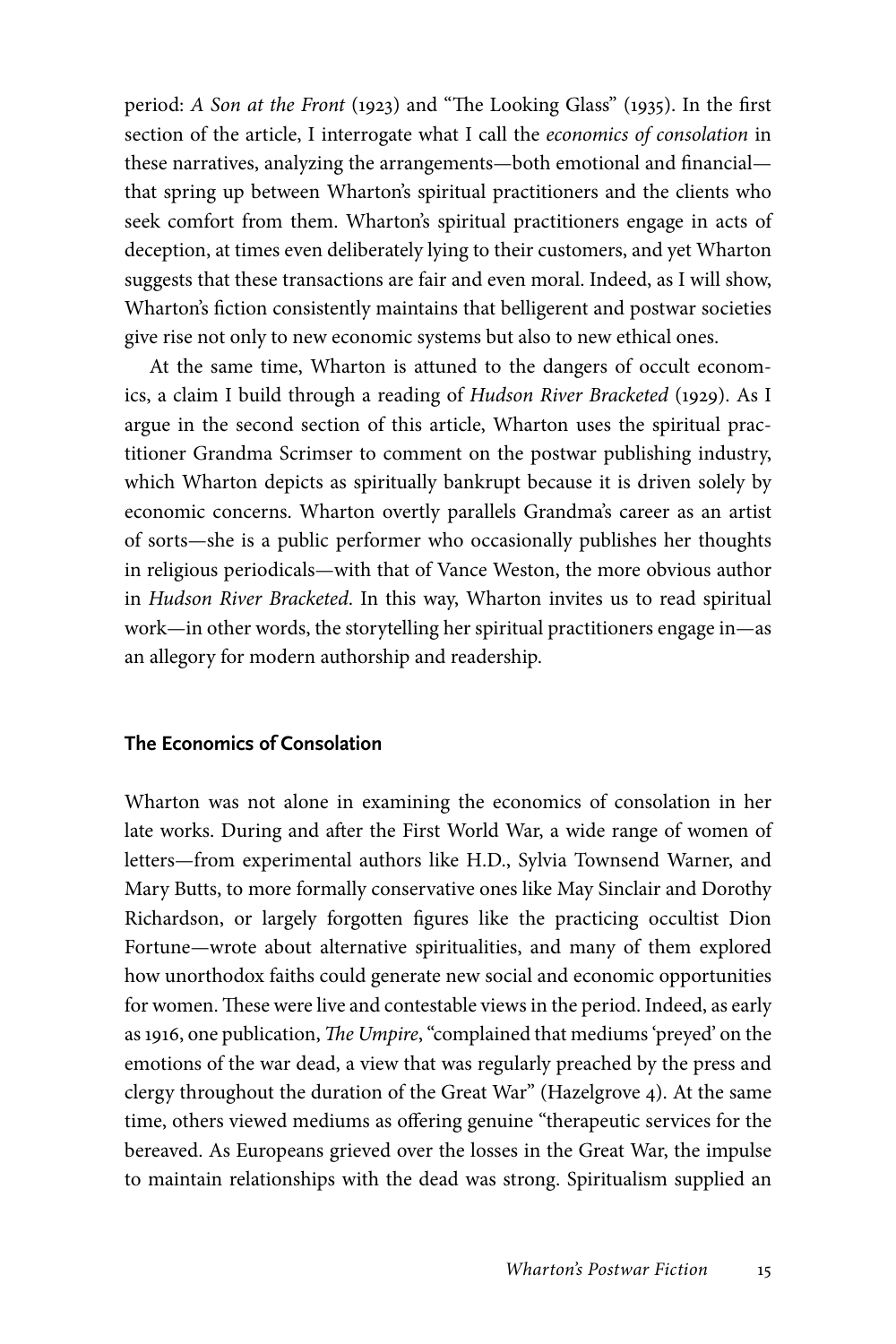outlet for this emotion" (Hazelgrove 35). And, with room for some exceptions, those mediums themselves sincerely viewed their work as a humanitarian public service, as Jay Winter and Jenny Hazelgrove have convincingly argued.

Wharton weighs in on this cultural debate through characters like Mme. Olida of *A Son at the Front* and Mrs. Attlee of "The Looking Glass," women whose careers as spiritual practitioners thrive, and in Mrs. Attlee's case begin, during the war. Contemporary reviews of both works took note of this topic. For example, Maurice Francis Egan, reviewing *Son* for the *New York Times Book Review*, stated that "when the clairvoyant, Mme. Olida, enters [the novel], one recognizes a common phase of the effect of war on restless and darkened souls. Spiritism and black magic and white magic, crystal globes and all manner of esoteric divinations were resorted to" (Egan in Tuttleton et al. 328). Similarly, a reviewer of Wharton's *The World Over* (1936), in which "The Looking Glass" was collected, acknowledged that the spiritual practitioner Mrs. Attlee "brightens the life of a client by pretending to bring spirit messages" (G.S. in Tuttleton et al. 536).

These commentaries are illuminating on various levels. First, Egan's review demonstrates that Spiritualism and other occult rituals were commonplace during the war, as were discussions of how those practices were used to compensate for losses stemming from the conflict. Second, both reviews not only point to the interpenetration of the occult and economics but also imply that dishonesty is not necessarily amoral. Neither reviewer passes judgment on the spiritual practitioner under discussion; if anything, Egan expresses sympathy for Olida, whose dark arts cannot help her save her own son, Pepito (Tuttleton et al. 328), while the reviewer of *The World Over* explicitly approves of Mrs. Attlee's methods. As such, these reviews gesture toward the complex morality that Wharton elaborates in her postwar fiction about the market for solace.

Before turning to these spiritual practitioners and the moral spheres in which they reside, it is important to acknowledge that Wharton was aware of, and deeply critical toward, those who exploited the war for their own personal gain. These concerns run through her wartime correspondence and undergird subplots of *A Son at the Front*. They also fundamentally motivate "Her Son" (1932), a disturbing story that, like *Son*, focuses on war, grief, and filial bonds. Set in postwar Europe, "Her Son" features Mrs. Glenn, a widow who, having lost her legitimate son to the war, determines to search for another, Stephen, whom she put up for adoption when he was a baby. A profiteering threesome posing as the now-grown Stephen and his adoptive parents latches onto Mrs. Glenn and capitalizes off her pain. Wharton plainly wants us to feel the horror of the situation—"Her Son" carries Gothic overtones in some places and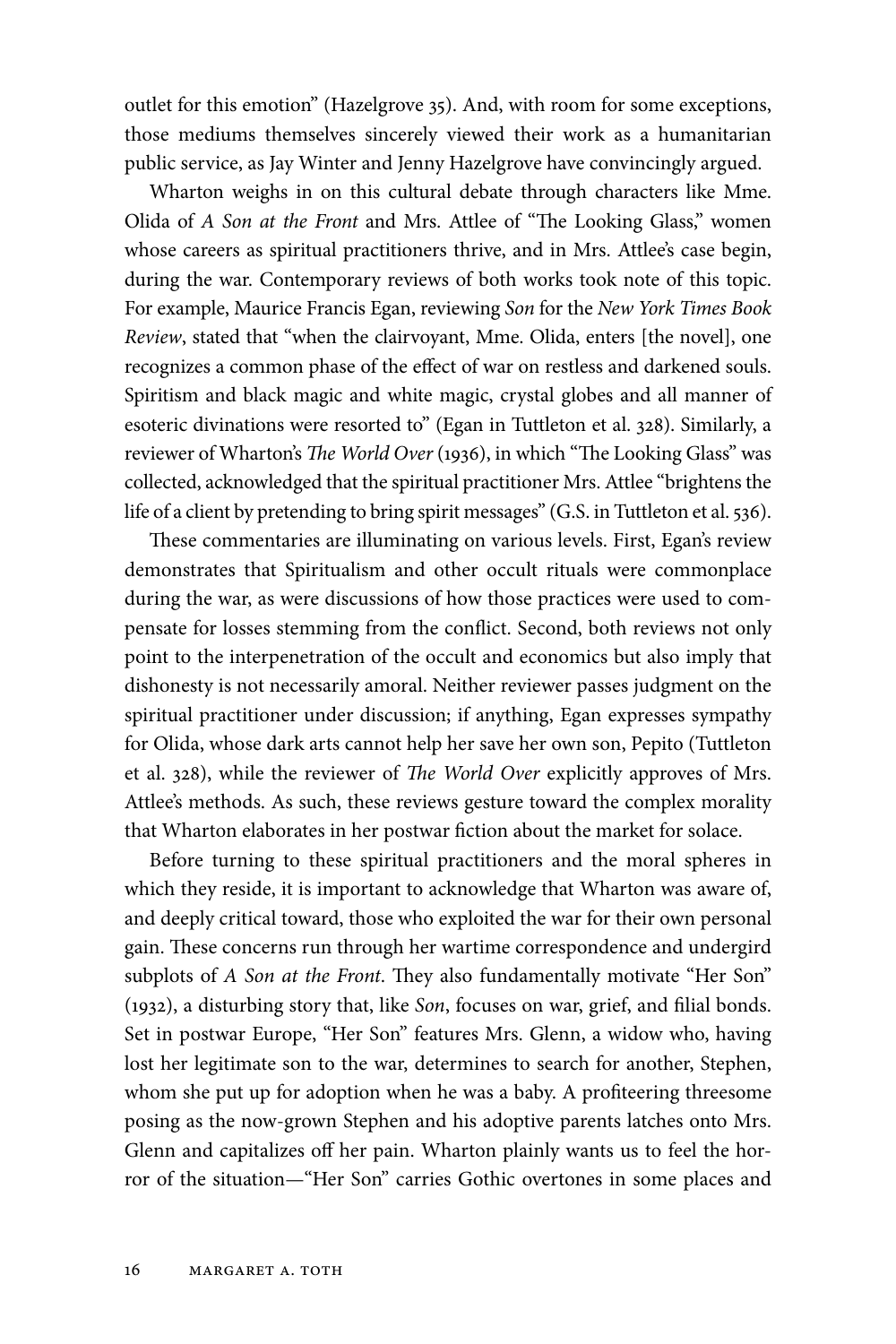resembles captivity narratives in others—and to condemn the three racketeers, who drain Mrs. Glenn's finances until all four are approaching destitution.

However, I would argue that even in this bleak story about war-related grief, economic manipulation, and emotional blackmail, the ethical conclusions Wharton arrives at are complicated. In several places, Wharton demonstrates that Mrs. Glenn derives a great deal of comfort, albeit sometimes of a masochistic sort, from the unusual situation. She even implies that Mrs. Glenn senses she is being swindled and accepts it, viewing it as a perverse form of expiation for the perceived sin of giving Stephen up for adoption. In other words, the foursome's bargain hinges on an economic exchange, wherein Mrs. Glenn, in one very important sense, pays to be deluded. Moreover, when Mrs. Glenn's friend Norcutt, who is the narrator of the story, discovers the truth about the criminals' identities, he begs them to keep lying because he believes the truth will destroy Mrs. Glenn. Deceit, he understands, can be benevolent. He articulates these inverted ethics when he warns the man posing as Stephen, "It [telling the truth] will be the most unpardonable. . . . The time's past for trying to square your own conscience. What you've got to do now is to go on lying to her" (570). This intricate and sophisticated moral design, produced by what I call the economics of consolation, lurks just under the surface of "Her Son"; in *A Son at the Front* and "The Looking Glass," it emerges more openly and forcefully.

One subplot of *A Son at the Front* showcases Mme. Olida, a clairvoyant who relays prophecies to elite women who have sons in the war. Invariably positive, Olida's messages, delivered for a fee, provide tremendous comfort to the mothers, who anxiously await news of their loved ones through more traditional outlets like letters and war communiqués. To an extent, Olida takes her place alongside the greedy charity workers whom Wharton exposes as fraudulent humanitarians elsewhere in the novel. When John Campton's ex-wife Julia asks him to go to a sitting with her to get information about their enlisted son George—"Everybody goes to her—everybody who's anxious about anyone. Even the scientific people believe in her"—he reluctantly agrees, thinking to himself that it is "pseudo-scientific humbug" (129). His skepticism is ultimately confirmed once the sitting begins. In an odd plot twist, we learn that Campton and Olida had an affair when they were younger, and Olida uses knowledge of Campton's past—specifically, what he looked like, including his full head of red hair before it thinned and went gray—to make her divinations convincing. Guessing that the son takes after the father, Olida accurately describes George's features and hair, information she supposedly sees in her mystical "visions" (130) but that she actually gleans from her memory of material reality.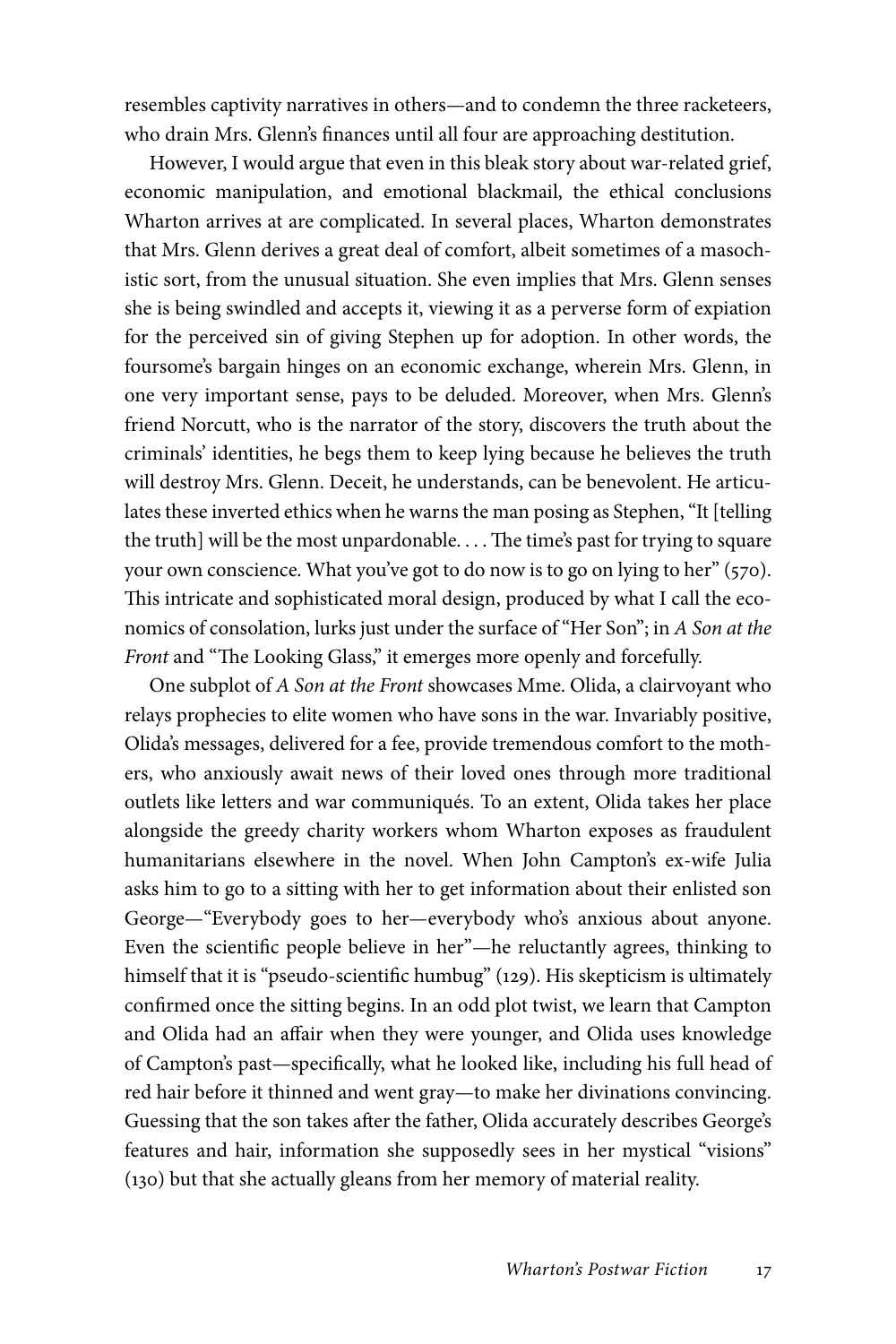While Campton knows enough to see through Olida's performance, Julia is taken in. As she exclaims to Campton afterward, "Isn't she wonderful? Didn't you see how she seem [*sic*] to *recognize* George? There's no mistaking his hair! How could she have known what it was like? Don't think me foolish—I feel so comforted!" (132). Here and elsewhere—as when Olida claims she possesses "magical secrets that will protect" George at the front, including a "Moorish salve, infallible against bullets . . . handed down from King Solomon" (205; ellipses orig.)—the medium comes across as a fraud of the worst variety.

And yet Wharton's treatment of this character is anything but straightforward and simplistic. For one, Wharton, like Egan in the review of *Son*, refuses to unequivocally condemn Olida. Instead, she casts her as a savvy businesswoman navigating the realities of single motherhood and immigrant status in a belligerent society. Here Olida's backstory, which Wharton traces in some detail, is important. Readers learn that after Olida had her affair with Campton in Spain, where she was born and raised, she married a Frenchman who took her from her homeland. At first the couple ran a successful "Beauty Shop" in Biarritz, but after she gave birth to their son Pepito and lost her beauty, he abandoned her, running away with a "manicure and all their savings" (204). She "had had a struggle to bring up her boy; but she had kept on with the Beauty Shop, had made a success of it, and not long before the war had added fortunetelling to massage and hair-dressing" (204). Narrating her more recent history to Campton, Olida says, "When the war broke out I came to Paris; I knew that all the mothers would want news of their sons. I have made a great deal of money; and I have had wonderful results—wonderful!" (204).

Olida, to be sure, profits off the conditions of war, including stricken mothers' vulnerability. But at the same time, Wharton seems to admire Olida's fortitude and craftiness. Significantly, Olida works stereotypes of Spanish exoticness to her advantage. Olida's literal and figurative accessories—including her "gold ear-rings gleam[ing] under her oiled black hair"; the "vases of pampas grass" and a "stuffed monkey" hanging "from the electrolier" in her salon; and her assistant, "a young man with Levantine eyes," who wears "a showy necktie" and "a large emerald . . . on his manicured hand" (130)—neatly conform to sitters' expectations about the fortune-telling industry. In this way, Wharton takes pains to show that the clairvoyant—herself a mother with a son at the front, bereft of her husband and dispossessed of her homeland—has adroitly found a way to anchor herself within a foreign community and economy.

In addition, Wharton indicates in several places that Olida's prophecies are genuine. As a young woman, Olida predicts that she and Campton will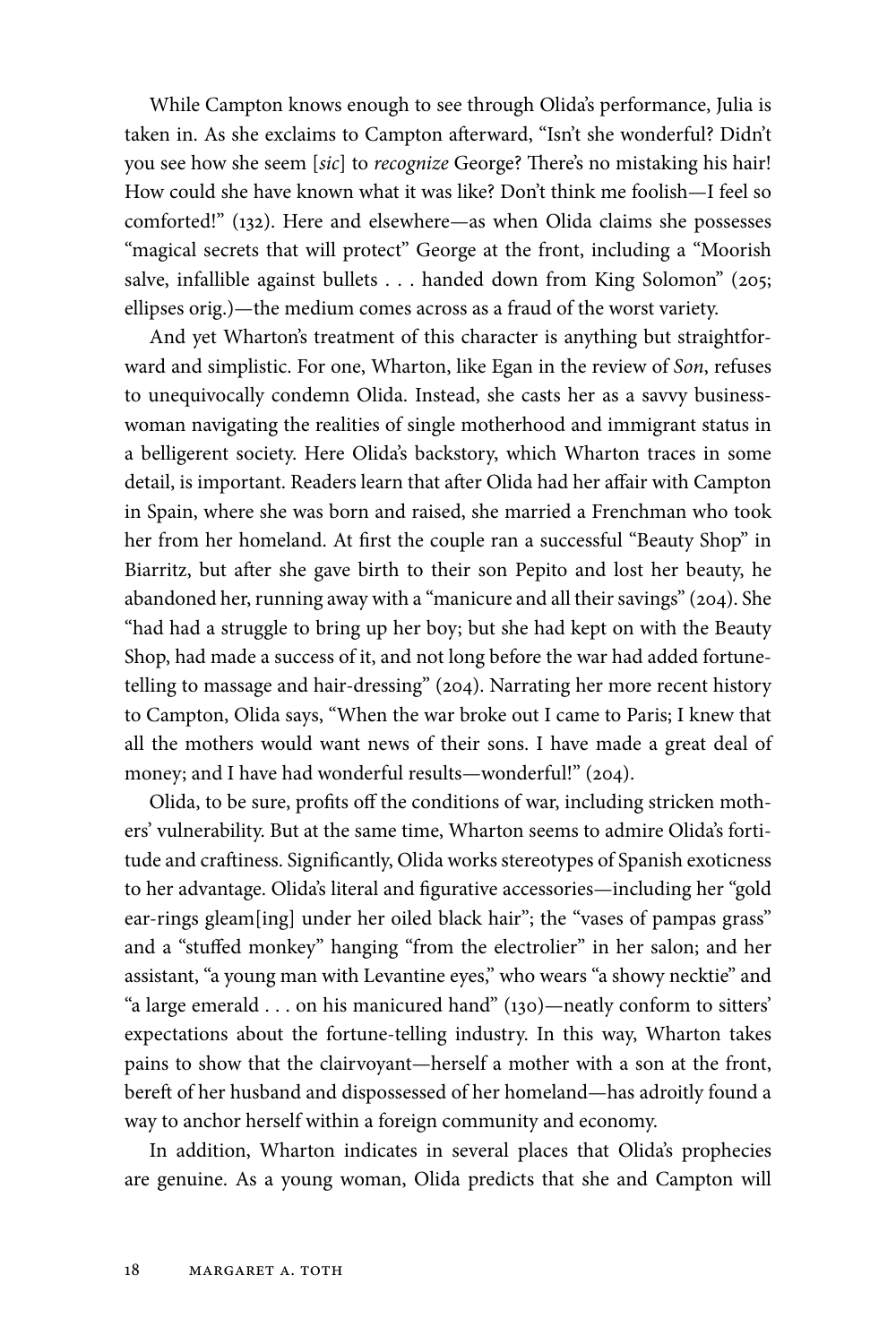"'come together' again" someday (129), an event clearly borne out in the plot. Moreover—and more importantly—her wartime predictions generally come true. At the original sitting, Olida prophesies that George will send his parents a letter soon, which he does. She also sees a vision of a wounded young man in a German hospital trying to communicate with Campton, apparently Campton's young acquaintance Benny Upsher, who in fact has been injured during combat and taken captive by the Germans. Although the incredulous Campton thinks that it is "absurd to attach any importance to poor Olida's vaticinations," "the vividness of her description of the baby-faced boy dying in a German hospital . . . haunt[s] [his] nights" (135). Therefore, while elsewhere Olida's occult skills seem questionable—she cannot generate news of her own son, instead seeking information through governmental channels, and at one point she admits that she lies to her clients—Wharton refuses to categorically label Olida's practices as genuine or fraudulent. What *is* indisputable, however, is the consolation her sitters receive from her practice.

As cited above, Julia leaves the first sitting feeling "so comforted!" (132), a pattern that continues through nearly the rest of the novel. Whenever Julia feels distressed about George, she, like the other mothers in her social circle, visits Olida to get positive messages. The men in Julia's life—Campton, her husband Brant, and George himself—concede the value of the fortune-telling industry even as they lack belief in the occult themselves. For instance, George, describing an encounter with his lover Mrs. Talkett "at the new *clairvoyante*'s," states, "with his all-embracing tolerance," that "it does them all [women] a lot of good" (201). Similarly, Brant, while conversing with Campton, says, "This *clairvoyante* business: is there anything to it, do you think? You saw how calm . . . Julia was just now: she wished me to tell you that Spanish woman she goes to . . . had absolutely reassured her about . . . the future. . . . Julia put every kind of question, and couldn't trip her up; she wanted me to tell you so. It does sound . . . ?" (203). He concludes this uncertain evaluation of Olida's arts more decisively, stating, "Well, at any rate, it's a help to the mothers" (203). In fact, this consolation service is so important—with Julia at one point declaring that "so many mothers depend on her—*I couldn't live without her*" (207; emphasis mine)—that Campton begs Olida to skirt the truth regarding her inability to channel news of her son Pepito rather than cast any doubt on her skills. As he realizes, she must not "betray her private anxiety to the poor women who came to her for consolation" (206) lest the entire business fold. Whether that business is sustained through ruse or verity is, in this context, unimportant, both to Wharton's skeptical characters and, seemingly, to Wharton herself.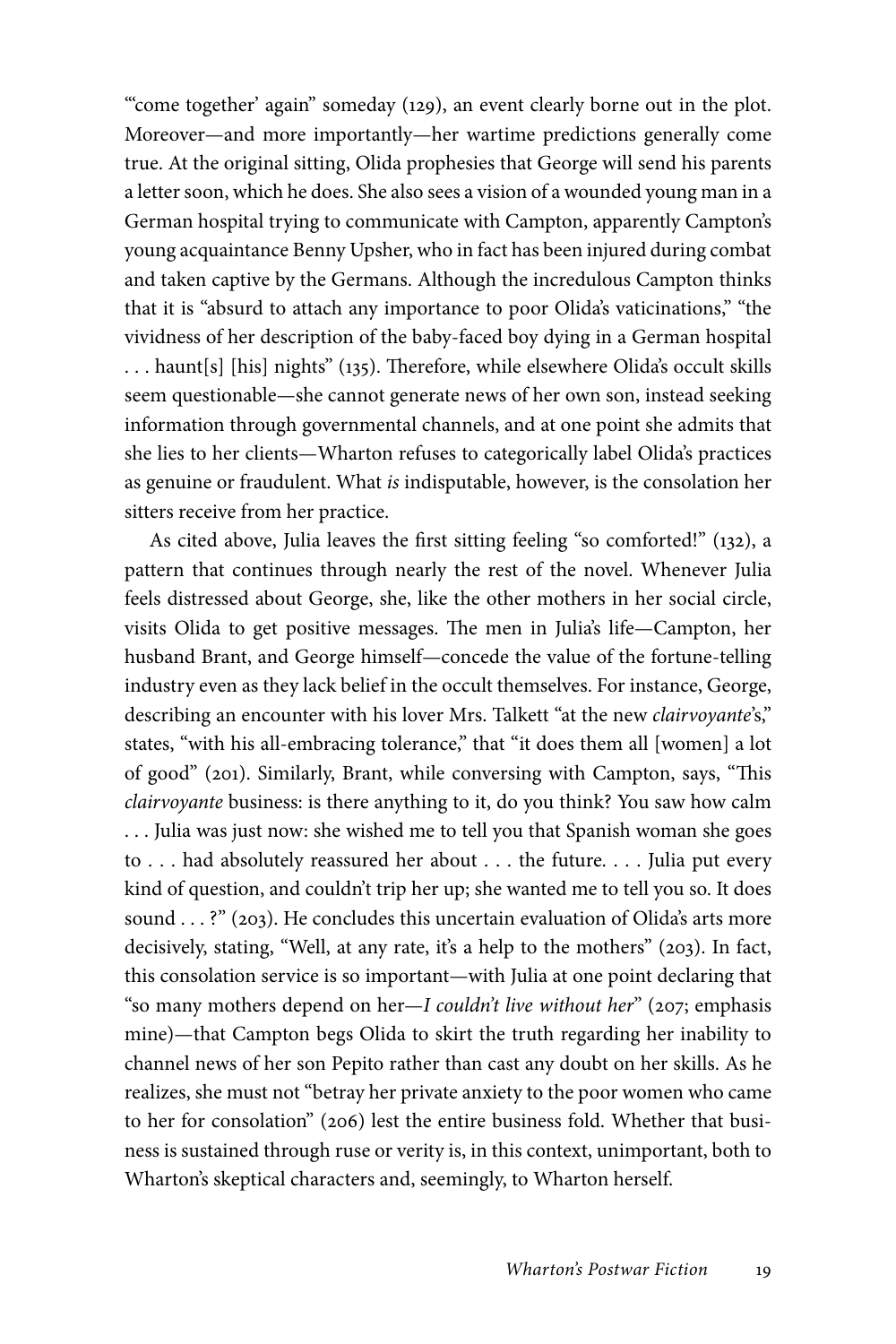In this respect, the spiritual consolation portrayed in *Son* is different from that depicted in the satire *Twilight Sleep* (1927), wherein Pauline Manford patronizes multiple messiahs, occasionally paying steep prices for their services. In *Twilight Sleep*, Wharton exposes how spiritual practitioners function as a crucial mechanism in Pauline's carefully constructed machinery of avoidance; Pauline's main life goal is to prevent private pain at all costs or, more aptly, to avoid even thinking about anything that might ruffle her serenity. Wharton is concerned, in the satire, with delving into the personal and public costs of such a life. By contrast, in *Son*, Wharton's views toward Olida—a different sort of messiah—and her clients are more generous. Unlike Pauline, the women who patronize Olida are suffering intensely; while one could argue that they, like Pauline, are avoiding reality by seeking out dubious occult messages, the truth is that they are surrounded by reality—namely, the agonizing trauma of the war being waged around them. That trauma is unavoidable, omnipresent—there is no outside to it, as it permeates their daily lives, including ostensible escapes like social functions. Therefore, Wharton suggests that, in the context of war, spiritual practitioners, even if they are phonies, can offer brief periods of respite to their clients, giving them the much-needed strength to face the turbulent world they occupy.

The complex moral contracts drafted among Wharton's characters in *Son* become further complicated in the scene wherein Campton asks Olida to lie—or, at least, to evade the truth about the reliability of her skills. When he makes this request, Olida "fixe[s] her tortured velvet eyes on him reproachfully," responding, "How could you think it of me, Juanito [her nickname for him]? The money I earn is for my boy! That gives me the strength to invent a new lie every morning" (206–7). Olida's defensive interrogatory remark here—"How could you think it of me?"—carries equivocal meaning. What is she accusing Campton of thinking: that she is a liar or that she is incapable of lying to protect others? While both interpretations have merit, her subsequent words gesture toward the latter, since, even though elsewhere she claims that her powers are genuine, here she implies that her business rests on deception. But it is a dishonesty born of necessity and circumstance and, to an extent, selflessness, since she performs the questionable work in order to raise her son. Similarly, her sittings for the elite mothers of Paris, while lucrative, contain altruistic dimensions—as will the new lie she will uphold at Campton's behest. The moral apparatus structuring this subplot of *Son* is exceptionally wrought, but I argue that, in her final estimation, Wharton suggests that Olida and her clients participate in a balanced exchange: Olida receives money for her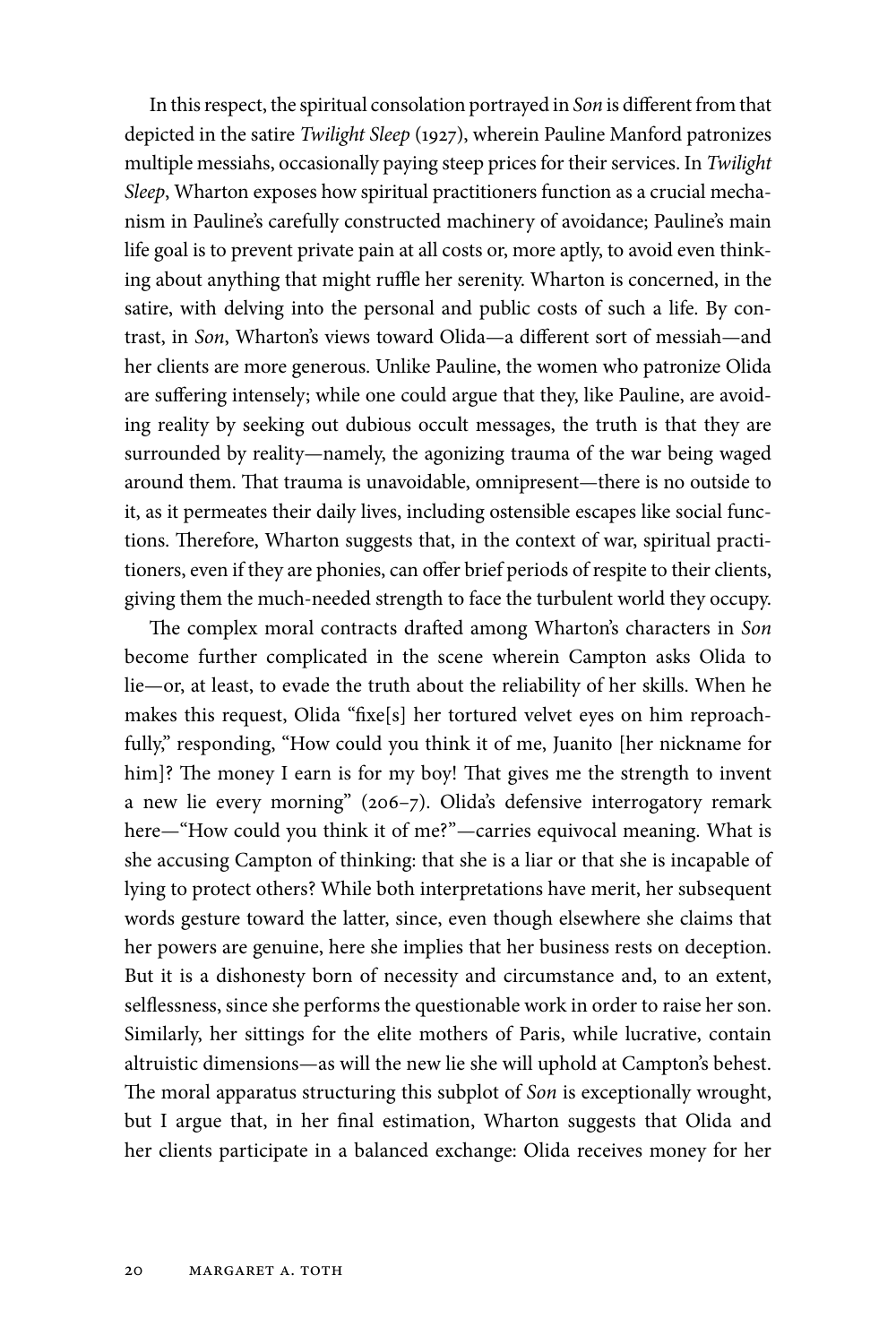family while the women who patronize her receive solace through her visions, however fabricated they may be.

A similarly complicated moral logic—that is, one that muddies traditional understandings of lies and deception—shapes the short story "The Looking Glass," originally published as "The Mirrors" in *Hearst Magazine* in 1935 and collected in *The World Over* in 1936. The first sentence of the story introduces the problem that motivates the story: "Mrs. Attlee had never been able to understand why there was any harm in giving people a little encouragement when they needed it" (254). While an omniscient voice delivers this line in an opening frame, the tale primarily is recounted from the point of view of Mrs. Attlee herself, providing the reader intimate access to the ethical reasoning of a spiritual practitioner. And as we soon see, for Mrs. Attlee, it doesn't matter if the "encouragement" the narrator mentions is rooted in dishonesty; what matters is people's well-being. That is, there isn't "any harm" in lying, so long as the lied-to are comforted through the deception.

The Irish Catholic Mrs. Cora Attlee, like Olida, had a profitable career as a clairvoyant during the war. Describing to her granddaughter Moyra how she became a spiritual practitioner, Mrs. Attlee explains that the war gave rise to predatory schemes targeting desperate people:

Well . . . you know what happened in the war—I mean, the way all the fine ladies, and the poor shabby ones too, took to running to mediums and the clairvoyants, or whatever the stylish folk call 'em. The women had to have news of their men; and they were made to pay high enough for it.... Oh, the stories I used to hear—and the price paid wasn't only money, either! There was a fair lot of swindlers and blackmailers in the business, there was. I'd sooner have trusted a gypsy at a fair . . . but the women just *had* to go to them. (259)

Mrs. Attlee firmly distinguishes herself from these manipulators. In fact, seeing others being victimized is what inspires her to enter "the business" herself, despite misgivings based on her Catholic faith. As she explains:

I got more and more sorry for those poor wretches that the soothsaying swindlers were dragging the money out of for a pack of lies; and one day I couldn't stand it any longer, and though I knew the Church was against it, when I saw one lady nearly crazy, because for months she'd had no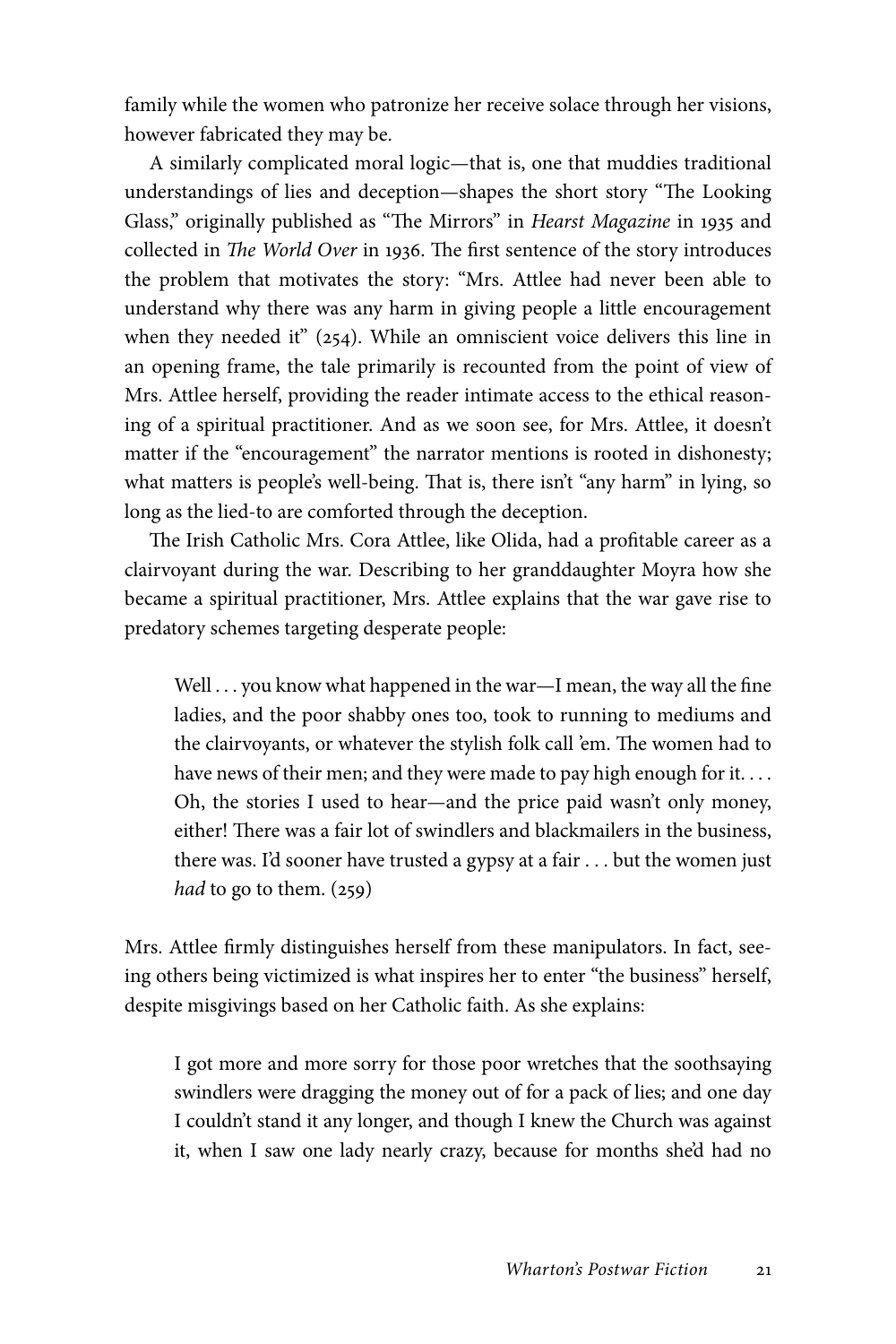news of her boy at the front, I said to her: "If you'll come over to my place tomorrow, I might have a word for you." (259–60)

In this first sitting, Mrs. Attlee gives the woman a positive message that gets confirmed the next day, and, as she says, "After that the ladies came in flocks" (260). Her secret practice, however, is ultimately exposed and, after being reprimanded by her church's priest, Father Divott, she gives it up. She refuses, however, to classify what she did as a sin, saying, "How could I help it? For I *did* see things, and hear things, at that time. . . . And was I to blame if I kept hearing those messages for them, poor souls, or seeing things they wanted me to see?" (260).

While these recollections provide crucial background regarding Mrs. Attlee's principles, the bulk of the story that she narrates to her granddaughter is set after the war and focuses on how she revives her career as a spiritual practitioner for her client Mrs. Clingsland. Mrs. Clingsland is a depressed, aging woman whose insecurities about her fading beauty cause her great emotional anguish. Mrs. Attlee agrees to facilitate a spirit communication between Mrs. Clingsland and Harry—a young man Mrs. Clingsland loved in her youth who lost his life on the *Titanic*—in order to help her client feel energetic and beautiful again.

Mrs. Attlee initially resists resuming her role as a spiritual practitioner, which violates her religious convictions. But, in a repetition of her wartime experience, she yields when she sees that others are poised to swindle Mrs. Clingsland: "You see, Moyra, though I broke years ago with all that crystalreading, and table-rapping, and what the Church forbids, I was mixed up in it for a time . . . and I knew . . . most of the big mediums and their touts. And this woman on [Mrs. Clingsland's] doorstep was a tout, one of the worst and most notorious in New York; I knew cases where she'd sucked people dry selling them the news they wanted" (264). In a sense, then, she worries that Mrs. Clingsland will be taken advantage of by others if she doesn't take advantage herself. "If I was to save her from those gangsters," she tells her granddaughter, "I had to do it right away, and make it straight with my conscience afterward if I could  $\ldots$ " (264).

Mrs. Attlee completely manufactures the spirit letters from the dead Harry. Fearing her own writing skills will betray the scheme—"Writing wasn't ever my strong point; and when it came to finding the words for a young gentleman in love who'd gone down on the 'Titanic,' you might as well have asked me to write a Chinese dictionary" (267)—she hires a gifted young man with an alcohol addiction to compose the otherworldly messages for her. In this way,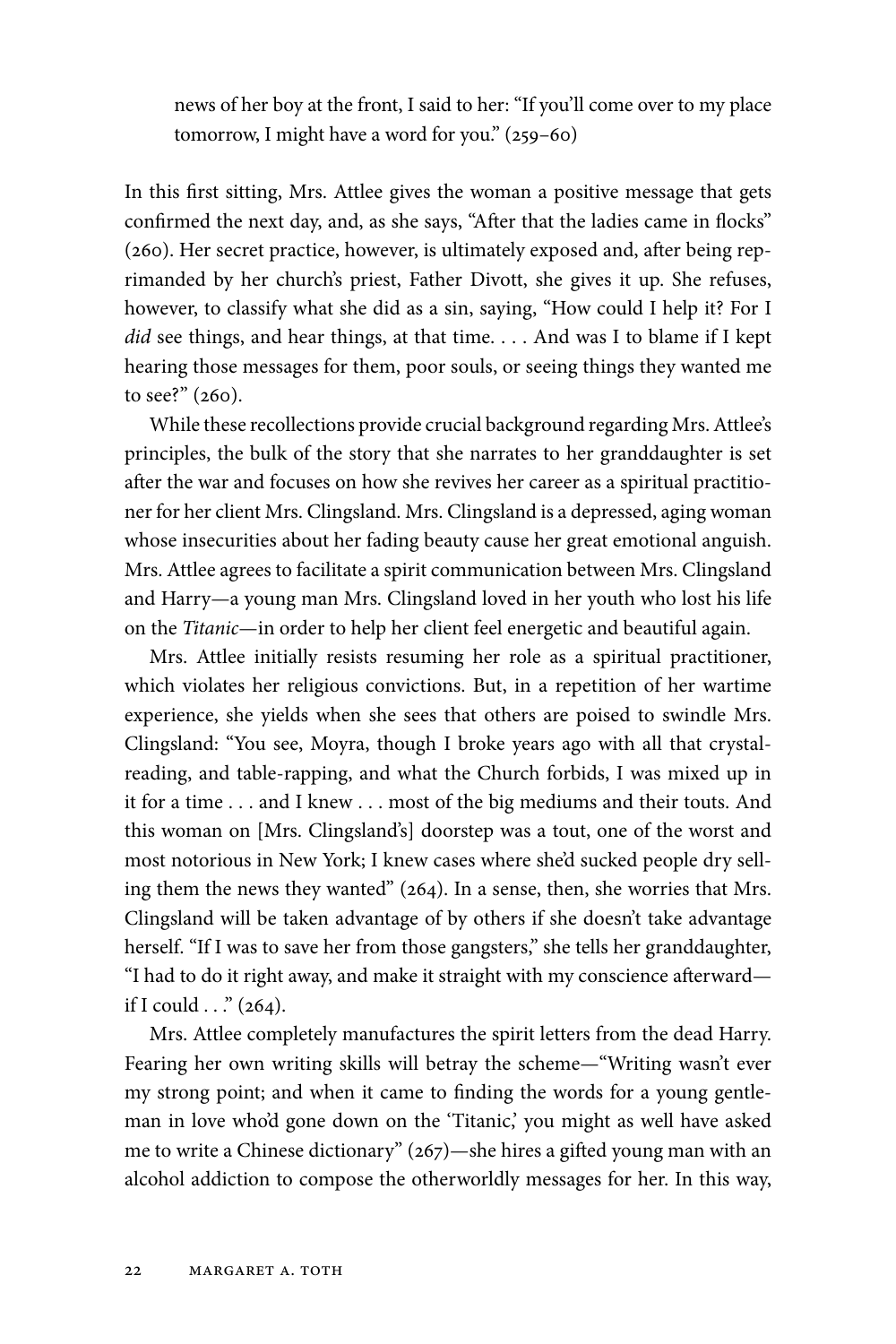Mrs. Attlee's practices are unlike her sittings during the war, which she claims were genuine. But, as in "Her Son" and *Son*, Wharton casts Mrs. Attlee's deception as a benevolent lie.

For one, Mrs. Clingsland rises out of her depression; as Julie Olin-Ammentorp puts it in *Edith Wharton's Writings from the Great War*, "A patent lie can create real comfort" (207). Moreover, Mrs. Clingsland becomes a better ethical being because of the spiritual practitioner's "fraud" (269). Once "sour and bitter" (262), Mrs. Clingsland develops patience, treats her servants and family members better, and starts donating to charity cases (269). When she gives Mrs. Attlee a large sum for the young man who, unbeknownst to her, has been writing the spirit messages and has succumbed to his addiction, Mrs. Attlee reinvests it in a different spiritual economy by giving it to her church to say masses for the man's soul. As Mrs. Attlee recalls, "I had hard work making her believe there was no end to the masses you could say for a hundred dollars; but somehow it's comforted me ever since that I took no more from her that day" (274). The story concludes on this act, suggesting that Mrs. Attlee has effected a closed circuit of economic exchange.

However, the traffic of money and goods in the story—and the moral underpinnings of this trade—are more complex than they first appear. First and foremost, although Mrs. Attlee gives this last sum of money to the church, she has profited economically in other, less direct ways from her deceptive practices. Likely a widow—a Mr. Attlee is never mentioned in the story—and certainly an independent, mature woman of the working class, Mrs. Attlee is nevertheless able to purchase a home and replace her roof because of this incident with Mrs. Clingsland. Viewing Mrs. Attlee as a trusted friend, Mrs. Clingsland continues to seek out her beauty services and, even more profitably, helps her invest money in the stock market (256).

In a compelling article on the figure of the servant in Wharton's ghost fiction, Karen Jacobsen notes these plot points, which get buried within Mrs. Attlee's more sensational recollections: "Forever grateful to her 'loyal' servant for communicating Harry's messages of love, Mrs. Clingsland gives Mrs. Attlee enough money to buy a home and keep her comfortable financially in her old age" (109). Jacobsen concludes from this development that the spiritual practitioner's "primary goal is money," categorizing Mrs. Attlee as one of Wharton's servants who resent "being economically exploited" (109). Wharton certainly wants us to perceive Mrs. Attlee's acquisitive nature. Mrs. Attlee's repeated protestations of innocence and selflessness—"All I wanted was to help" (256); "I wasn't going to let it [others' schemes] happen to my poor lady" (266)—accumulate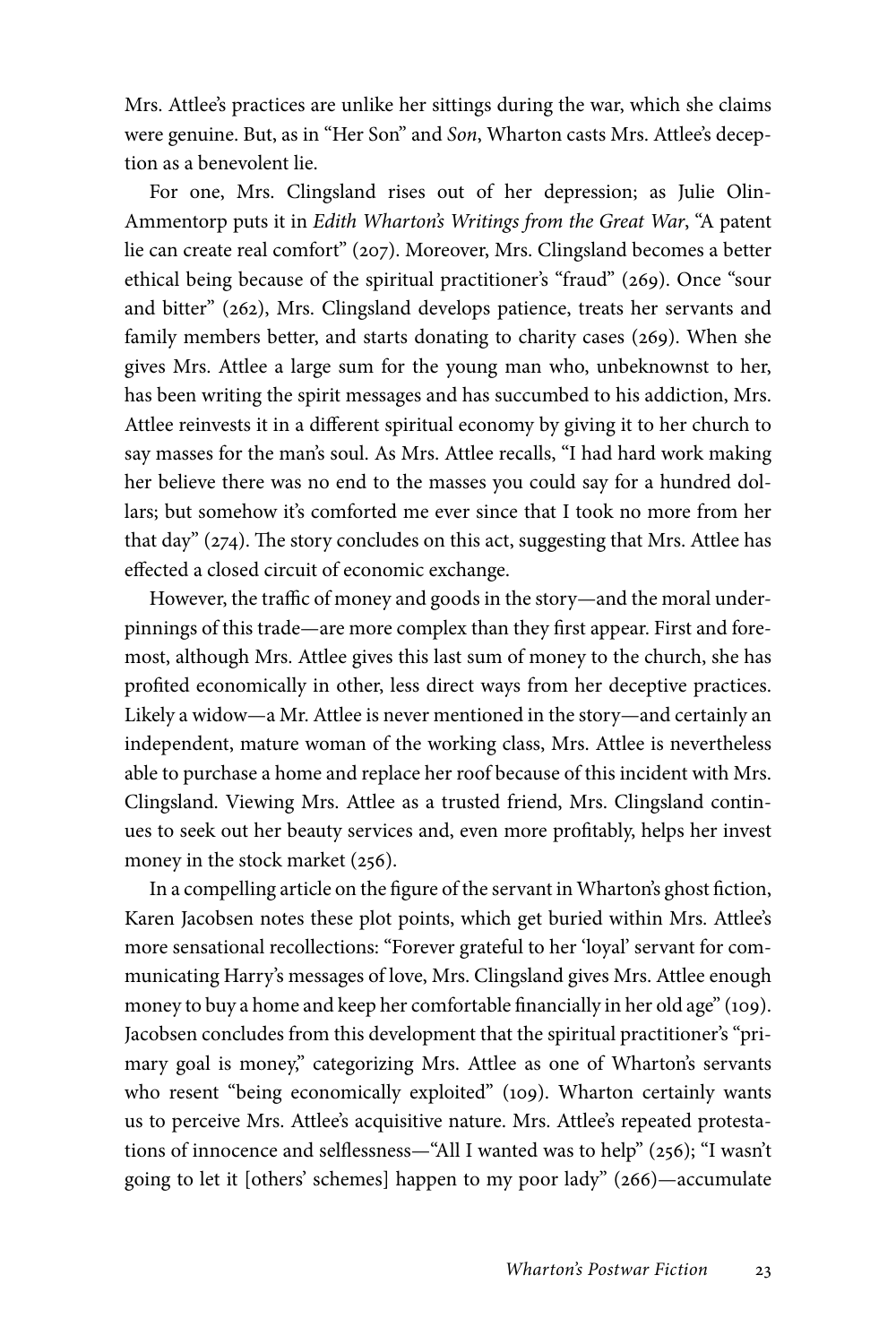so abundantly that they begin to read suspiciously. Nevertheless, I would argue that Wharton's stance on this character is much more ambiguous than Jacobsen allows for.

As in *Son*, all parties concerned in this deception—Mrs. Clingsland, the young man who writes the letters, and Mrs. Attlee herself—benefit from the arrangement, which Wharton depicts as utilitarian in nature: Mrs. Clingsland becomes a happier, more magnanimous person; the young man, miserably dying from his addiction, receives Mrs. Attlee's cheerful and attentive tending while writing the bogus letters; and Mrs. Attlee acquires money for herself, her future beneficiaries—including the granddaughter to whom she narrates this story—and the church. This last exchange also functions as recompense for the hazarding of her soul, since she is participating in a scheme she knows Father Divott would characterize as "wrong and immoral" (268). Mrs. Attlee instinctively grasps all these intricacies and turns them to her own, and others', advantage.

In both "The Looking Glass" and *Son*, then, Wharton constructs complex moral microcosms based on economic consolation, ones in which traditional ethics fail to obtain. Moreover, she casts single, older women as leaders within these alternative communities, women at risk of further disenfranchisement because of their national, ethnic, and religious identities. Olida is a Spanish immigrant who has settled in France, while Mrs. Attlee is a second-generation Irish Catholic immigrant living in a WASP-dominated United States. But occasionally Wharton points to the darker side of occult economics.

For example, at times Wharton casts Mrs. Attlee as a dangerous enabler. The consolation Mrs. Clingsland derives from the occult arrangement gets equated more than once with an addictive drug (268, 269–70). While we might view Mrs. Clingsland's dependency as a comeuppance of sorts, agreeing with Karen Jacobsen that "Mrs. Clingsland is depicted as so silly and vain readers cannot help but feel she deserves to be duped" (109), Mrs. Attlee's methods are also employed on the literal addict in the story, the young man whom she hires to write the letters. When she first describes their arrangement, she says that she remunerates him with "little dainties" (269), but later one wonders what precisely those dainties are. On her last visit to him—when she speaks to him as he lies in bed, not realizing that he is dead—she offers him "a pint of champagne and a thermos of hot soup," but declares that she will only give it to him after he has performed the writing task (271). Here Mrs. Attlee comes across less like a savvy financial manager or a compassionate clairvoyant and more like a conniving, even vicious Spiritualist.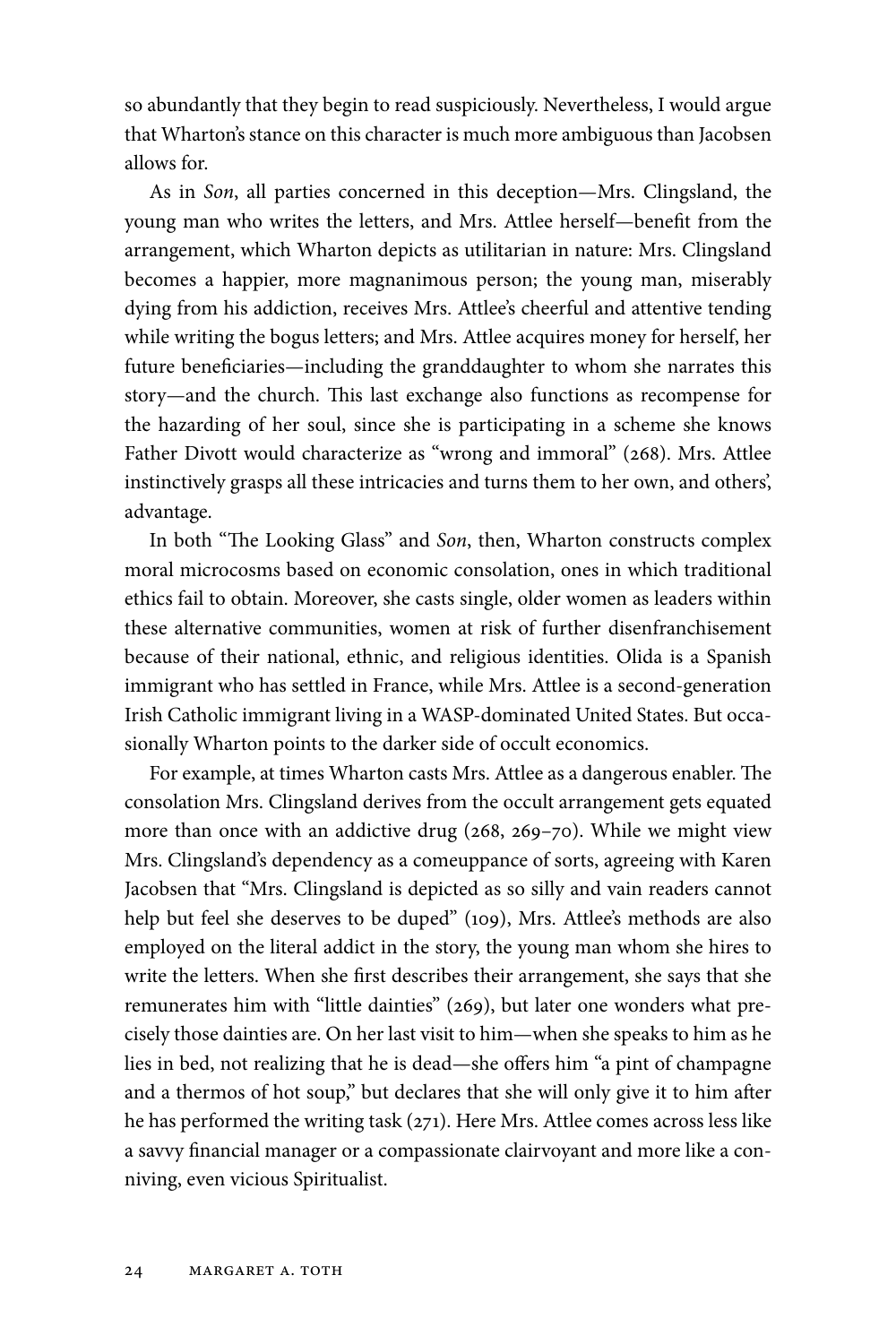The underside of spiritual consolation, though it emerges in different ways, is also on display in *Hudson River Bracketed*, which I turn to in the following section. On the one hand, the storyline of the spiritual practitioner Grandma Scrimser, even more than Mme. Olida's or Mrs. Attlee's, reveals the potential that alternative faith practices hold for older women seeking social, physical, and economic independence. But on the other hand, Wharton shows that spiritual consolation can become so commodified that it is rendered empty and meaningless. Unlike Mme. Olida and Mrs. Attlee, who operate their businesses within well-defined social microcosms, Grandma Scrimser, a spiritual practitioner of a different variety, literally goes on tour. Backed by a powerful department store based in New York City that bills her as "God's Confidante, Mrs. Loraine Scrimser" (443), she travels from town to town to spread her homespun message about "Meeting God" (428). But that message, initially distilled and genuine, both dissipates and curdles through the taint of corporate economics.

#### Storytelling and the Postwar Spiritual Marketplace

All three narratives under discussion contain male artist figures—Vance in *Hudson River Bracketed*, John Campton in *A Son at the Front*, and the unnamed letter writer in "The Looking Glass"—and all three also invite us to compare these men's creative productions (novels, paintings, and fictional letters) with the unconventional artistry of their female counterparts. For example, Mrs. Attlee hires the surrogate letter writer because "those big people, when they talk and write to each other, they use lovely words we ain't used to; and I was afraid if I began to bring messages to her, I'd word them wrong" (266); but the masterful crafting of the story she tells her granddaughter places her authorial power on par with his talents. The tensions between these two competing artistic visions—one coded as masculine, realist, and legitimate and the other as feminine, mystical, and suspect—are most palpable in *Hudson River Bracketed*, but they exist in all three works. Moreover, as I argue in this section, both Grandma Scrimser's staged religious performances and Mme. Olida and Mrs. Attlee's prophecies—all acts that entail inventing comforting stories and delivering them to an audience for a price—metaphorize the compacts that the postwar author must form and negotiate in order to survive within in an evolving, and increasingly materialistic and vulgar, literary marketplace.

*Hudson River Bracketed* opens in a humorous vein by recalling the protagonist Vance's attempts, as a nineteen-year-old, to "[invent] a new religion" (3).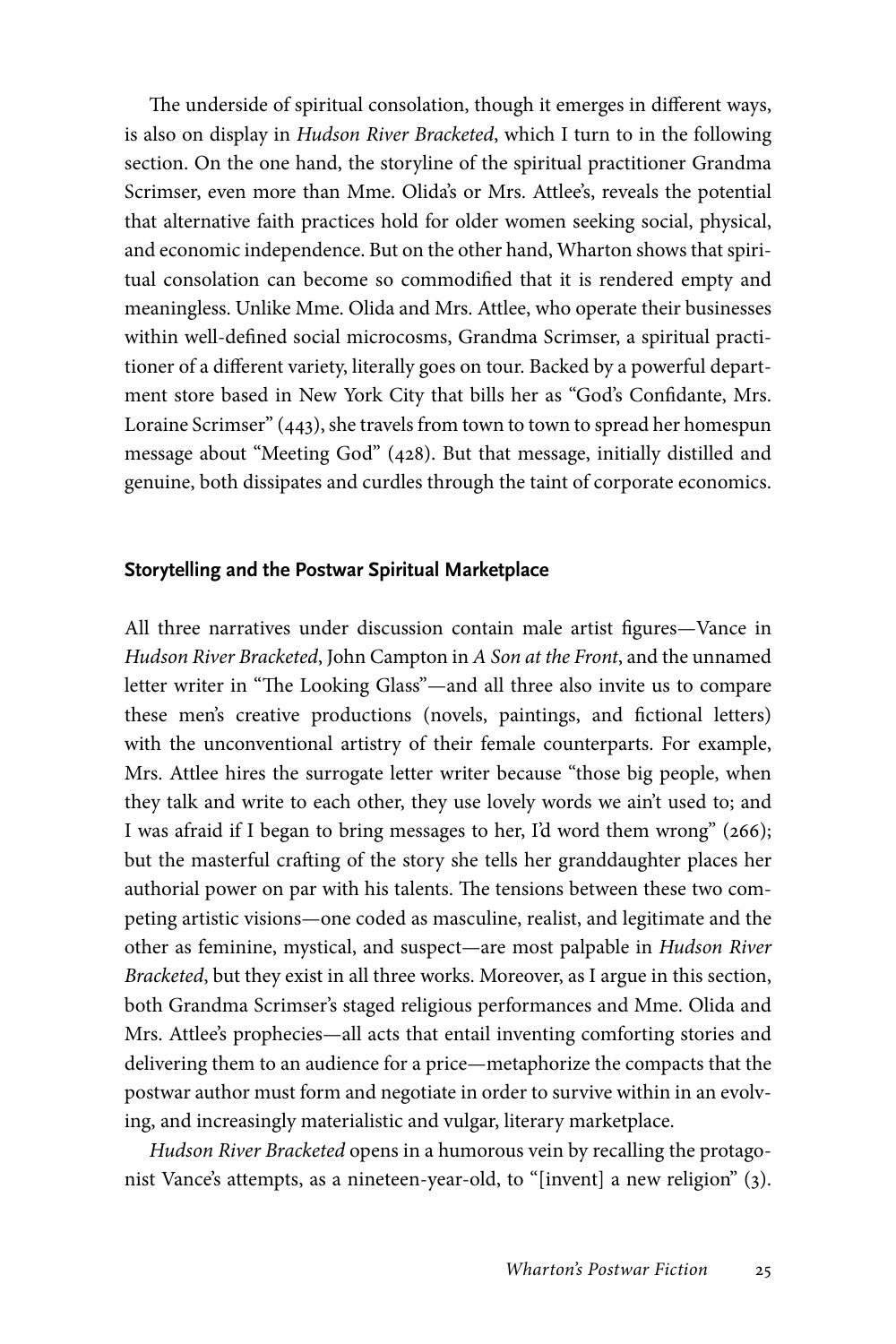While Wharton very obviously, and somewhat inelegantly, uses this anecdote to cast Vance as naïve, provincial, and egotistic—having grown up in the Midwest town of Euphoria, "a world in which everything had been, or was being renovated, . . . it struck him as an anomaly that all the religions he had heard of had been in existence ever since he could remember" (3)—it more subtly aligns him with his grandmother, the only figure in his youth similarly attuned to life's transcendent possibilities. Once Vance has moved away from home, he realizes that she "was the one human being at Euphoria who had dimly guessed what he was groping for: their souls had brushed wings in the twilight. . . ." (267; ellipses orig.). Vance and Grandma Scrimser are counterparts, then, both in their search for spiritual experience—or, as Horner and Beer put it, their shared "inclination for the numinous" (99)—and, later, in their artistic pursuits.

Prior to her husband's death, Grandma Scrimser, who "had always cared about it [religion] more than about anything else" (5), leads a rich spiritual life. Her faith practices—attending church, reading religious periodicals, and engaging in reform work—lend shape to her daily, small-town routine. Once she becomes a widow, however, Grandma Scrimser's "transcendental yearnings" (8) take on new expressions, ultimately leading her to a lucrative career in the spiritual industry, one that takes her out of Euphoria and across the country. In her new role as spiritual practitioner, Grandma Scrimser experiences exceptional freedoms—social, physical, and economic—that her long marriage to Grandpa Scrimser hindered.

In the first chapter of *Hudson River Bracketed*, the narrator states that Grandma Scrimser "had never been much of a hand at making or keeping money" (5), but this statement is belied throughout Wharton's paired novels. In this same chapter, for instance, we learn that the extended Weston family once "depended on [Grandma's] earnings" as a schoolteacher in Nebraska (4). This experience, mentioned only in passing, anticipates Grandma's offer later in the novel to financially support the struggling Vance and his ill wife, Laura Lou, after she has earned money on the preaching circuit. In a reversal of traditional gender roles, then, Wharton casts Grandma Scrimser in the role of family breadwinner. Moreover, in her treatment of Grandma's career as a spiritual practitioner, Wharton makes a subtle, but important statement about widowhood. Grandma's new single status does not force her onto the job market; rather, her marriage to Grandpa Scrimser obstructed her participation in the workforce. As the narrator states toward the end of *Hudson River Bracketed*, "Since Grandpa's death, she [Grandma Scrimser] had been able to give more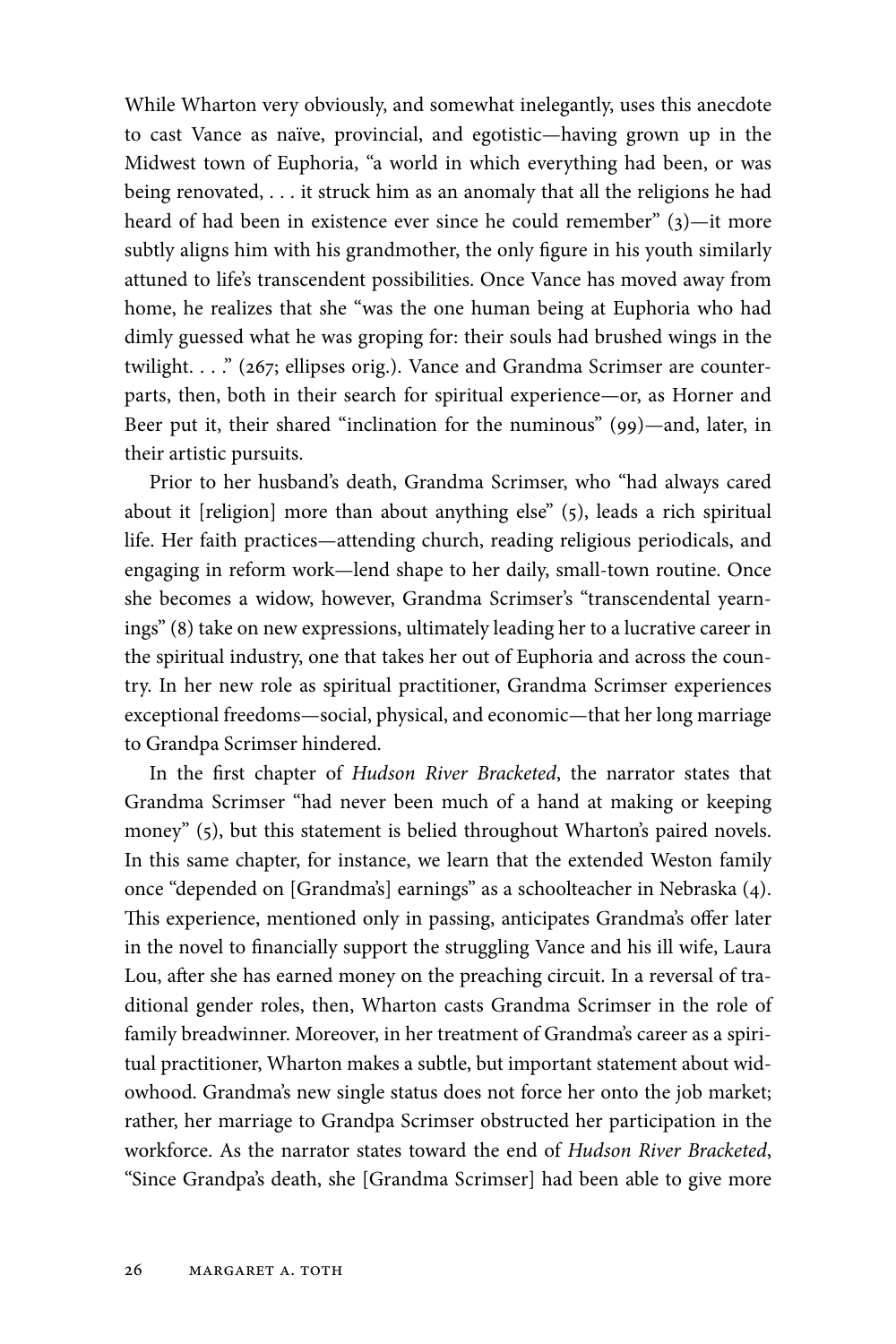time to spiritual things" (428). Although she resides with the Westons when she is not on tour, her free time functions as a figurative room of one's own.

To an extent, Wharton admires Grandma Scrimser's ability to earn a living through her spiritual work. She sets this character, with her financial acumen, in strong contrast not only to Vance—who is unable to net a living wage through his authorship, a failure that carries serious, arguably fatal consequences—but also, and more provocatively, to women of the upcoming generation. Laura Lou and Halo, Wharton makes clear, are not financially independent. In fact, they get ensnared in unofficial monetary contracts with men—Bunty Hayes and Lewis Tarrant, respectively—that want to marry them, obligations that objectify the young women and render them powerless.

At the same time as she seems to celebrate Grandma Scrimser's independence, however, Wharton has doubts about the arc of the spiritual practitioner's career. If, as Lisa Botshon and Meredith Goldsmith have observed, Vance's experiences as an author "voice [Wharton's] ambivalence about the costs of her [own] commercial success" (7), then Grandma's story reveals her deep anxieties about it. For Grandma's story, even more than Vance's, demonstrates how corporate greed and the vulgarization of popular taste can force artists to commit aesthetic treachery. Put differently, Vance's dealings with publishers allow Wharton to satirize, at a safe distance, a market-driven industry, while Grandma's experiences register darker, more personal concerns about her own participation in it.

Prior to being contracted to Storecraft, Grandma Scrimser travels widely, preaching an idiosyncratic spiritual message—Carol Singley describes it as "vaguely transcendental" (3) and a "curious blend of Christian fundamentalist and transcendentalist" (198)—that Grandma herself calls "Meeting God" (428). Containing elements of mysticism, transcendentalism, and Swedenborgianism, Grandma Scrimser's message becomes quite popular, with periodicals like *Spirit Life* inviting her to contribute pieces for their readership (428). Her spiritual vision is unworldly and nebulous, to be sure, but Wharton also describes it as almost painfully earnest. This is perhaps best exhibited in the chapter in which Grandma Scrimser travels to New York City to speak to "The Seekers," an elite group in search of the latest in spiritual fads. Grandma's plain speech falls flat with the audience, who seems to expect either a sensational medium or a "foremost exponent of the new psychical ethics" (434). While Grandma is not entirely immune from the social satire in this episode, Wharton nevertheless characterizes her as a genuine and sincere spiritualist, unlike the sham Seekers after a thrill.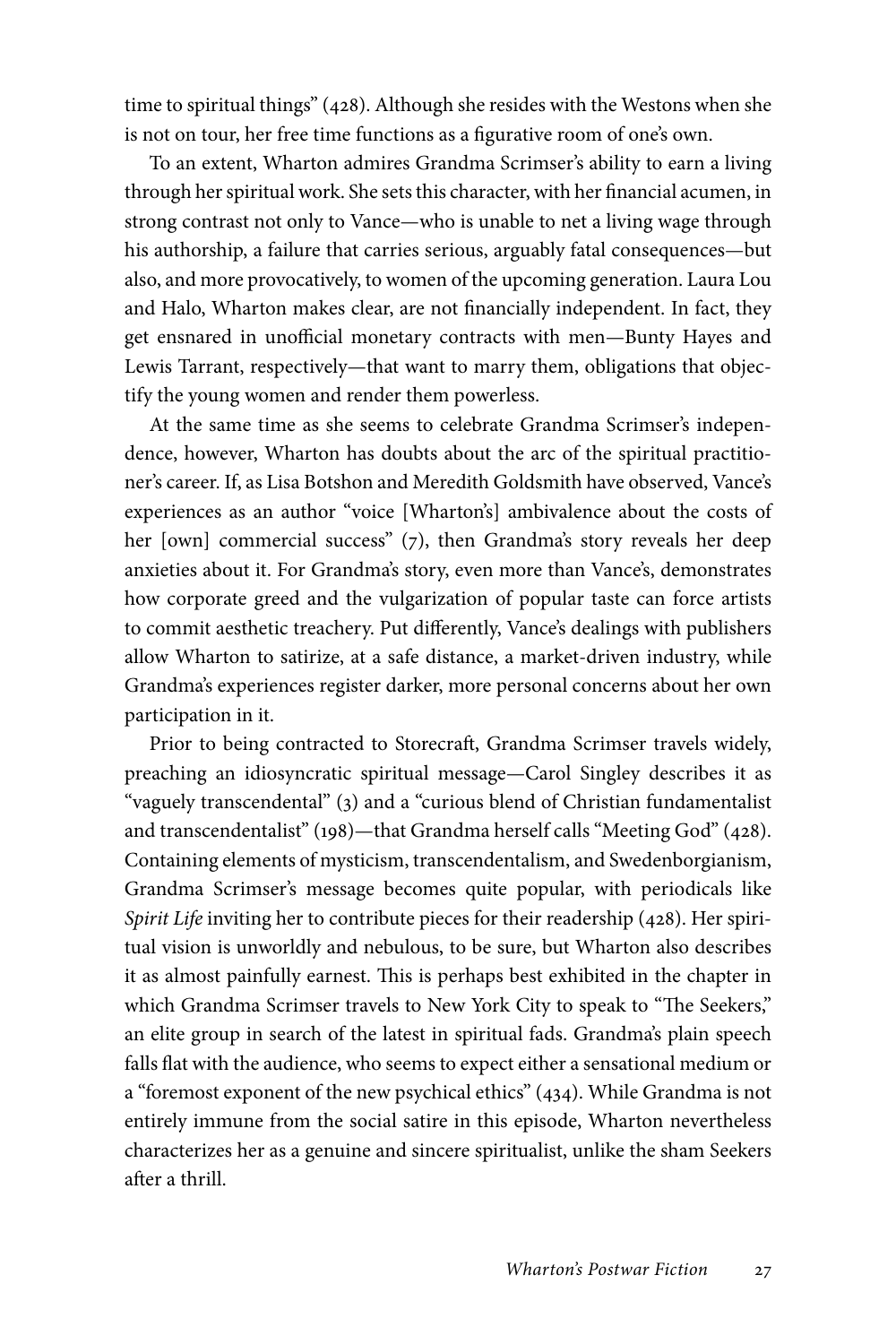Grandma's homegrown, unadulterated message of faith, however, comes under threat when the owner of Storecraft, a department store that "Supplies Taste and saves Money" (311), hears of her performance and hires her to go on a lecture tour. Founded and run by the enterprising Bunty Hayes, Laura Lou's erstwhile fiancé, Storecraft aims to bring refined culture to the masses—at a discount price. A mega-emporium located in New York City—perhaps, as Ann Patten has argued, modeled after Wanamaker's in Philadelphia (12)—Storecraft originally trades in such goods as haute couture French women's fashions by Chanel, Vionnet, and Patou. But Bunty has bigger dreams, as he explains to Vance: "We're going to move to Fifth Avenue next year. If you want to *do* big, you got to *see* big. That's my motto. See here, now; you live in the suburbs: well, we're the commuter's Providence. Supply you with everything you like. . . . We're going to have an art guild next year: buy your old masters for you, and all you got to do is to drive the hooks into your parlour wall and invite the neighbors" (312). His aim to commercialize high culture takes on even bigger proportions later when he hosts an exhibit for futurist art and enters the publishing market "to show the old fossils how literature ought to be handled" (508).

Wharton's cynical take on Storecraft reaches its climax when Bunty expands his enterprise to include spirituality: Storecraft, as Bunty proclaims, "aims to handle all the human interests. We can't leave out religion, any more'n we could art or plumbing" (440). Grandma earns a great deal of money by entering into a contract with Storecraft, but, as Vance points out, her message sours through the taint of corporate influence. When he refuses her offer of monetary help, Vance aligns their artistry, saying, "Don't you see, Granny, we can't either of us live on money that isn't honestly got?" (448). If the grandson and grandmother are paralleled at the beginning of *Hudson River Bracketed*, they continue to be so throughout the novel and here toward the end. Indeed, Grandma's path is the very one that Vance himself, as an author with an original, and spiritual, vision, spends the novel resisting, particularly after he enters into publishing contracts that he feels degrade his art.

By overtly aligning Vance and his grandmother in this way, Wharton implies that not just Grandma Scrimser but perhaps all of her spiritual practitioners are stand-ins for authors on the modern literary scene, specifically ones who sacrifice or modify their creative vision in order to get their work published and earn a living. Describing emergent storytelling markets in the 1920s, Botshon and Goldsmith focus on "women writers who successfully made transitions between literature and the burgeoning technologies of magazine publication, book clubs, advertising, radio, and film, institutions that deliberately targeted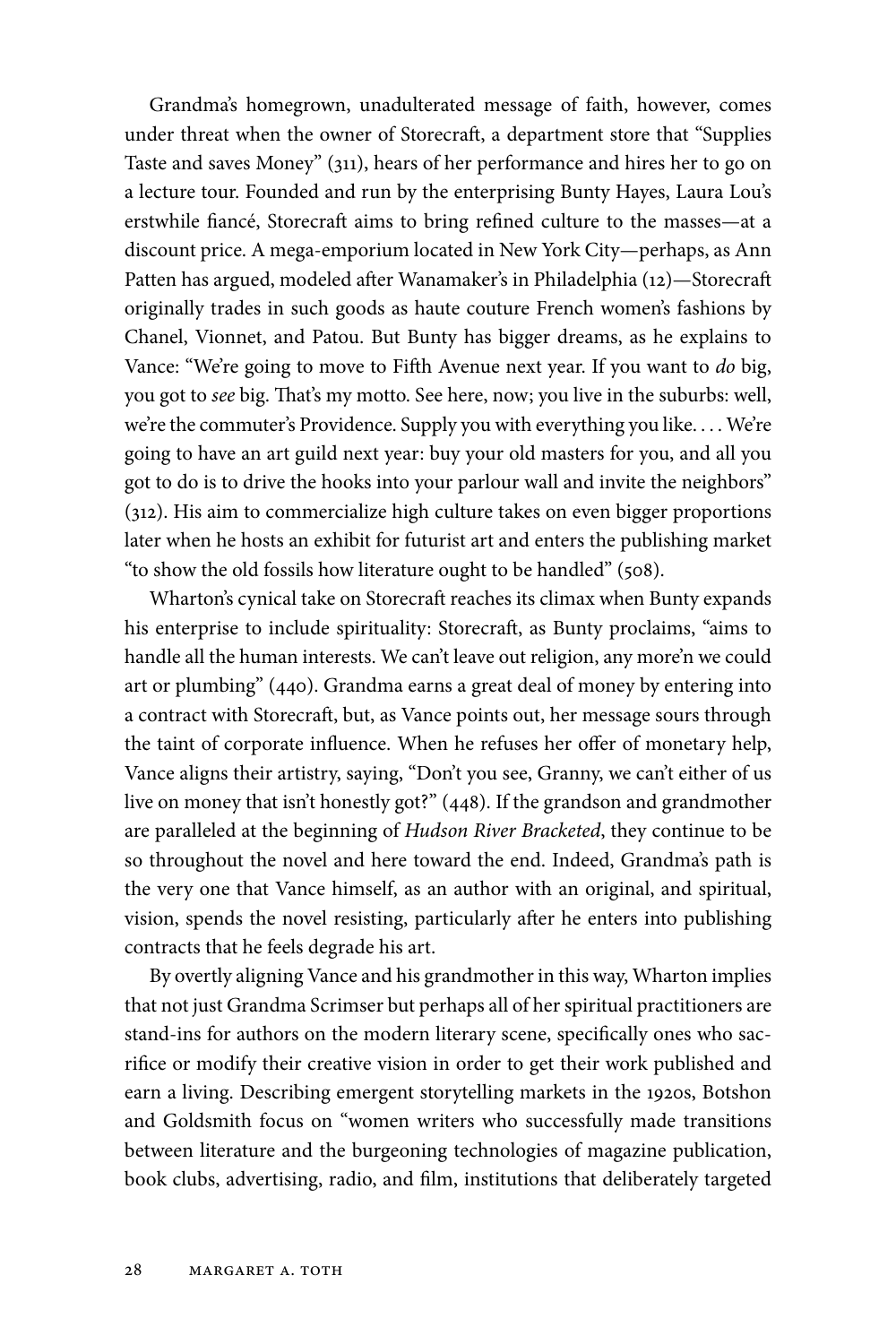'middle' audiences for maximum distribution and profits" (4). This, of course, was also Wharton's own dilemma. Nearly all of Wharton's novels from the 1920s, including *The Age of Innocence* (1920), were serialized in middlebrow magazines targeted toward a female readership.3 Her memoir, *A Backward Glance* (1934), first appeared in the *Ladies' Home Journal*, while her short stories appeared in such venues as *Redbook* and *Woman's Home Companion*. Mrs. Attlee and Grandma Scrimser made their debut in, respectively, *Hearst's International Cosmopolitan* and *The Delineator*.

These are all publications that demanded that Wharton adapt, to a greater or lesser degree, her writing to suit their conventions. One figurehead at Appleton gently admonished that *The Age of Innocence* "was a little too fine" for the *Pictorial Review* readership (Reynolds to Jewett, 13 Oct. 1920, Appleton MSS, Box 21, Folder 2), while others gave more explicit instructions. For example, *Pictorial Review* managing editor Arthur T. Vance implored an agent at Appleton to caution Wharton about the expectations of his readership when composing *The Glimpses of the Moon* (1922):

I do wish . . . that you would impress upon Mrs. Wharton the fact that this story is planned to be run serially in a popular magazine and for the privilege of running it serially we are paying her a great sum of money and that we would most certainly appreciate it if she could divide her story in four parts, so that each part leads up to a climax or interesting situation that will leave the reader in suspense and eager to get the next issue of the magazine.

"Now please do not misunderstand me," he continues, "I do not expect Mrs. Wharton to do a dime novel climax or a family-story-paper break, but it can be done in a dignified, artistic way" (Vance to Reynolds, 13 Oct. 1920, Appleton MSS, Box 21, Folder 2). Through her spiritual practitioners and their moral quandaries, then, Wharton explores the artistic predicaments generated out of this sort of editorial mandate. What betrayals of the self and others—whether spiritual practitioner and clients or author and readers—must one engage in in order to survive?

Late in the novel, Vance, while preserving his own artistic purity, seems resigned to Grandma's path. His reasoning resonates strongly with the situation in which Wharton and other postwar authors found themselves: "The system was detestable, the results were pitiable. . . . But his grandmother had to have the money, and her audiences had to have the particular blend of homemade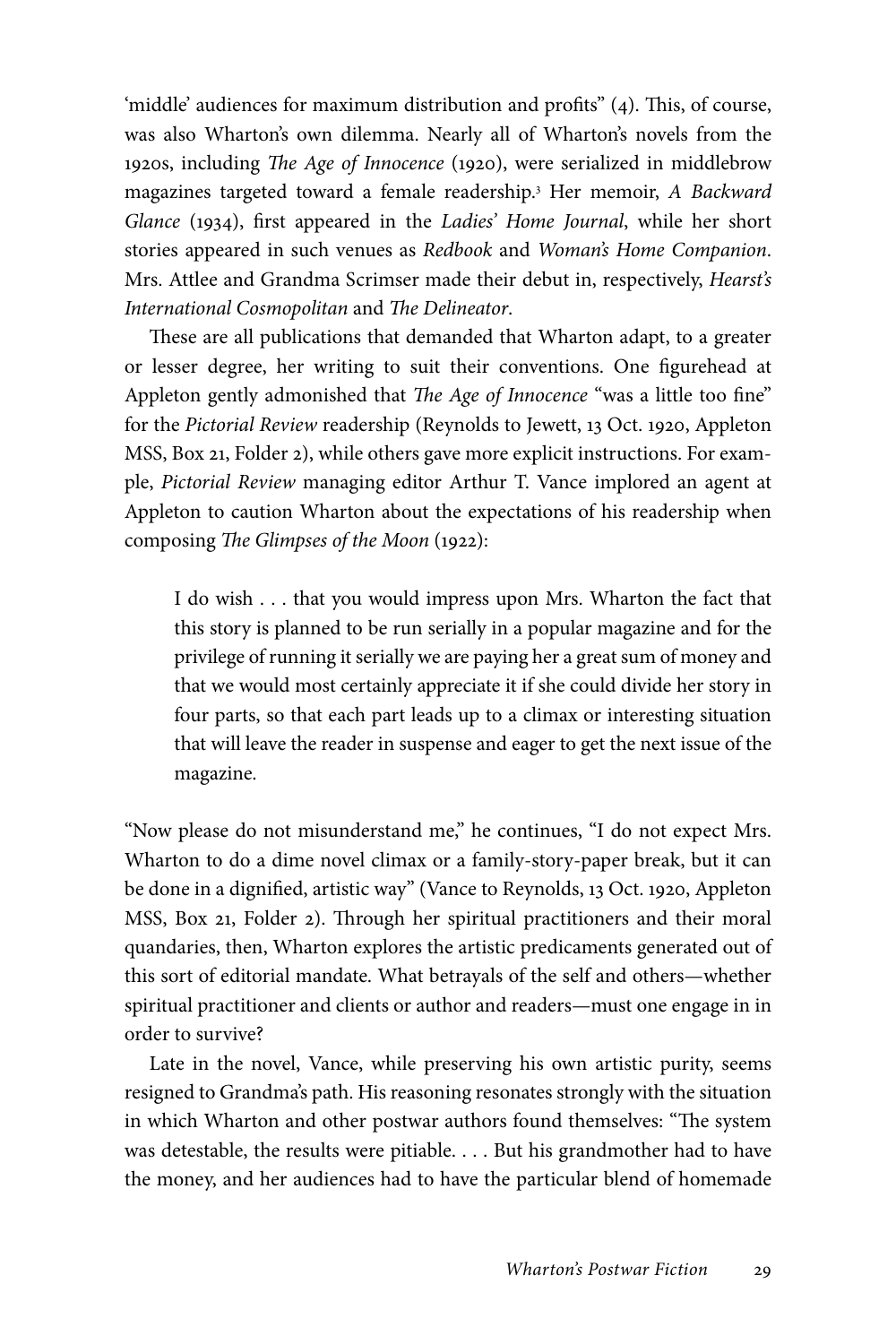religiosity that she knew how to brew. . . . The fraud was there, it was only farther back, in the national tolerance of ignorance, the sentimental plausibility, the rush for immediate results, the get-rich-quick system applied to the spiritual life. . . ." (497; ellipses original). While ostensibly about Grandma's lecture tour, this also reads as a damning indictment of the modern publishing industry: an untutored, but paying class of readers expects cheap thrills and sentimentality, and authors, knowing those tastes and how to concoct the mixture to satisfy them, participate in artistic "fraud." Not unlike Mme. Olida and Mrs. Attlee, who lie to their clients, authors hawk fake stories to placate their readers and earn their living. But in the case of authors, as the allegory within *Hudson River Bracketed* suggests, there seems to be no benefit or humanitarian impulse at work. Instead, they feed a monstrous system that destroys the very culture to which they aspire to contribute.

These spiritual practitioners allow us to think more carefully about Wharton's late fiction. Scholars have noted that primary male characters either are enfeebled or fail to appear altogether in much of Wharton's fiction from the 1920s and 1930s, and the works discussed in this article are no exception. In *A Son at the Front*, for example, the male characters die during the war (George Campton, Benny Upsher, etc.) or are rendered irrelevant because of it (John Campton); by contrast, the spiritual practitioner Mme. Olida not only survives the war but also turns it to her advantage. In fact, all of Wharton's spiritual practitioners surmount difficulties and flourish in modern settings, a fact that is even more remarkable when we consider that the aging female characters in Wharton's late fiction are generally disempowered.

Avril Horner and Janet Beer, in their study of middle-aged women in Wharton's late fiction, persuasively show how women like "Kate Clephane [*The Mother's Recompense*], Rose Sellars [*The Children*] and Laura Testvalley [*The Buccaneers*], are often . . . rootless and homeless. All are willing exiles, of course, but that sense of homelessness as the 'modern condition'—combined with a fear of aging—make them very twentieth-century women" (10). These characters find themselves adrift in what Wharton describes, in more than one postwar work, as the modern "whirl," "glare," or "void."<sup>4</sup> By contrast, the aging female characters I discuss in this article use their occupation as spiritual practitioners to secure themselves a physical, social, and economic place within an ever-shifting modern landscape.

Margaret A. Toth is an associate professor of English and the director of the film studies minor at Manhattan College. Her research interests include late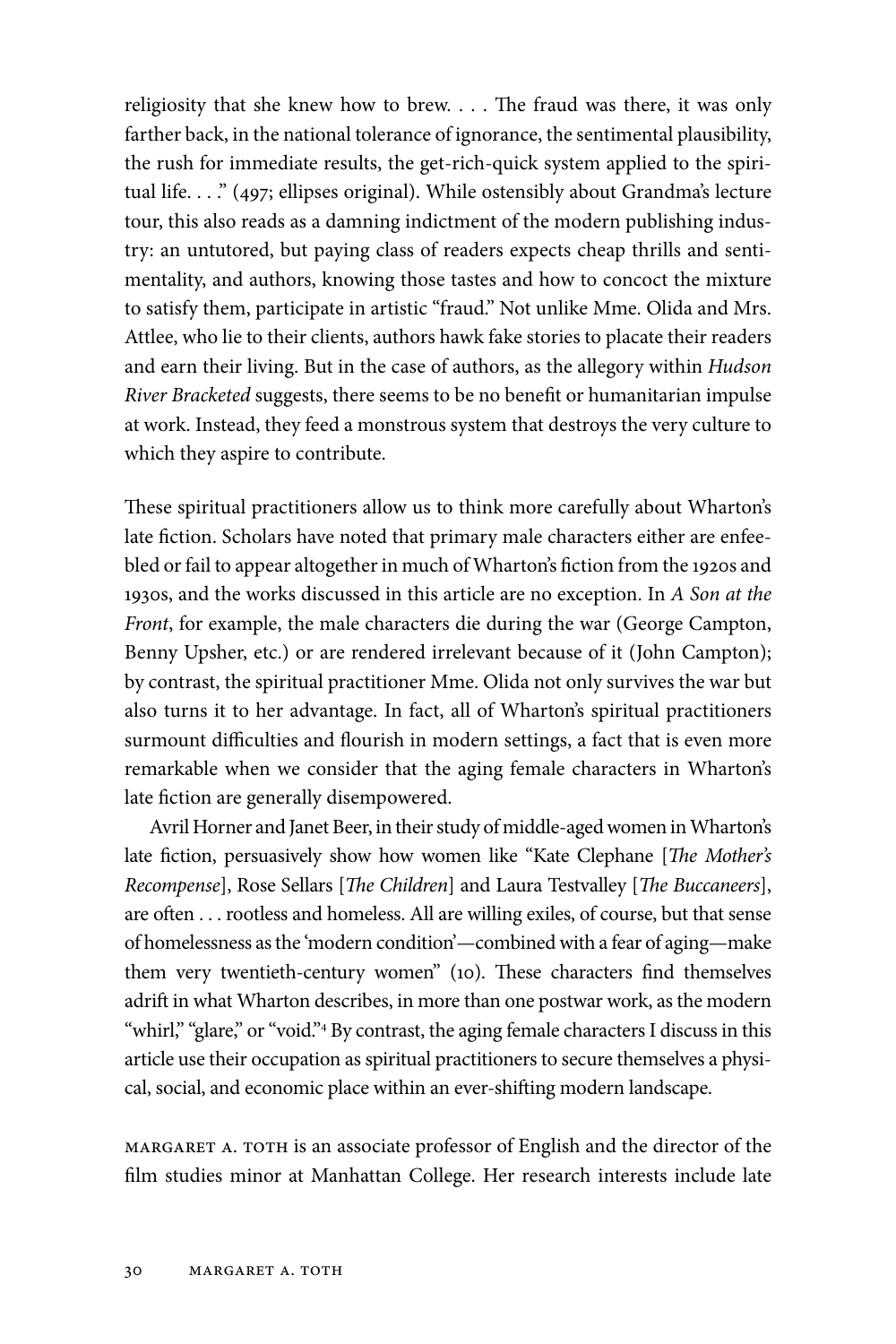nineteenth- and early twentieth-century U.S. literature, film, and adaptation studies. Her scholarship on Edith Wharton has been published in such journals as *Modern Fiction Studies* and the *Journal of Narrative Theory* and in the collections *Edith Wharton in Context* (ed. Laura Rattray) and *Edith Wharton and Cosmopolitanism* (ed. Meredith Goldsmith and Emily Orlando). Her current book project, *After Innocence: Edith Wharton and Postwar Writings on Art and Faith*, is an intertextual study that focuses on the figure of the artist and forms of spirituality in Wharton's late works.

### **Notes**

Much of the research for this piece was conducted at the Lilly Library at Indiana University Bloomington under the sponsorship of an Everett Helm Visiting Fellowship. I thank the institution for this opportunity and the librarians at the Lilly for their generous assistance during my time there.

1. Leon Surette, in *The Birth of Modernism*, defines occultism "as metaphysical speculation—speculation about the nature of ultimate reality and of our relation to it. Typically nontheistic and monistic, it is also typically mystical. All varieties of occultism of which I am aware assume the possibility of direct contact between living human beings and ultimate reality, the noumenal, the transcendent, or the divine" (13).

2. Hazelgrove, borrowing data from Geoffrey K. Nelson's 1960s study *Spiritualism and Society*, states that "in 1914, there were 145 societies affiliated to the Spiritualists' National Union (SNU); by 1919 there were 309. In 1932, the newly established Spiritualist London-based journal *Psychic News* announced that there were 500 societies affiliated to the SNU" (14).

3. *A Son at the Front*, an exception, was originally serialized by *Scribner's*. Most of Wharton's 1920s novels first appeared in the *Pictorial Review*.

4. See, respectively, *The Mother's Recompense* (240), *The Children* (274), and *Twilight Sleep* (74).

# Works Cited

Botshon, Lisa, and Meredith Goldsmith. "Introduction." *Middlebrow Moderns: Popular American Women Writers of the 1920s*. Ed. Botshon and Goldsmith. Boston: Northeastern UP, 2003. 3–21.

Doyle, Arthur Conan. *The Land of Mist*. Seattle: Amazon Digital Services LLC, 2015.

- Egan, Maurice Francis. "Sons and Parents at the Front." *New York Times Book Review*, 9 Sept. 1923. Rpt. in *Edith Wharton: The Contemporary Reviews*. Ed. James W. Tuttleton, Kristin O. Lauer, and Margaret Murray. Cambridge: Cambridge UP, 1992. 325–31.
- G.S. "New Books." *Saturday Review of Literature* 14 (2 May 1936). Rpt. in *Edith Wharton: The Contemporary Reviews*. Ed. James W. Tuttleton, Kristin O. Lauer, and Margaret Murray. Cambridge: Cambridge UP, 1992. 536.